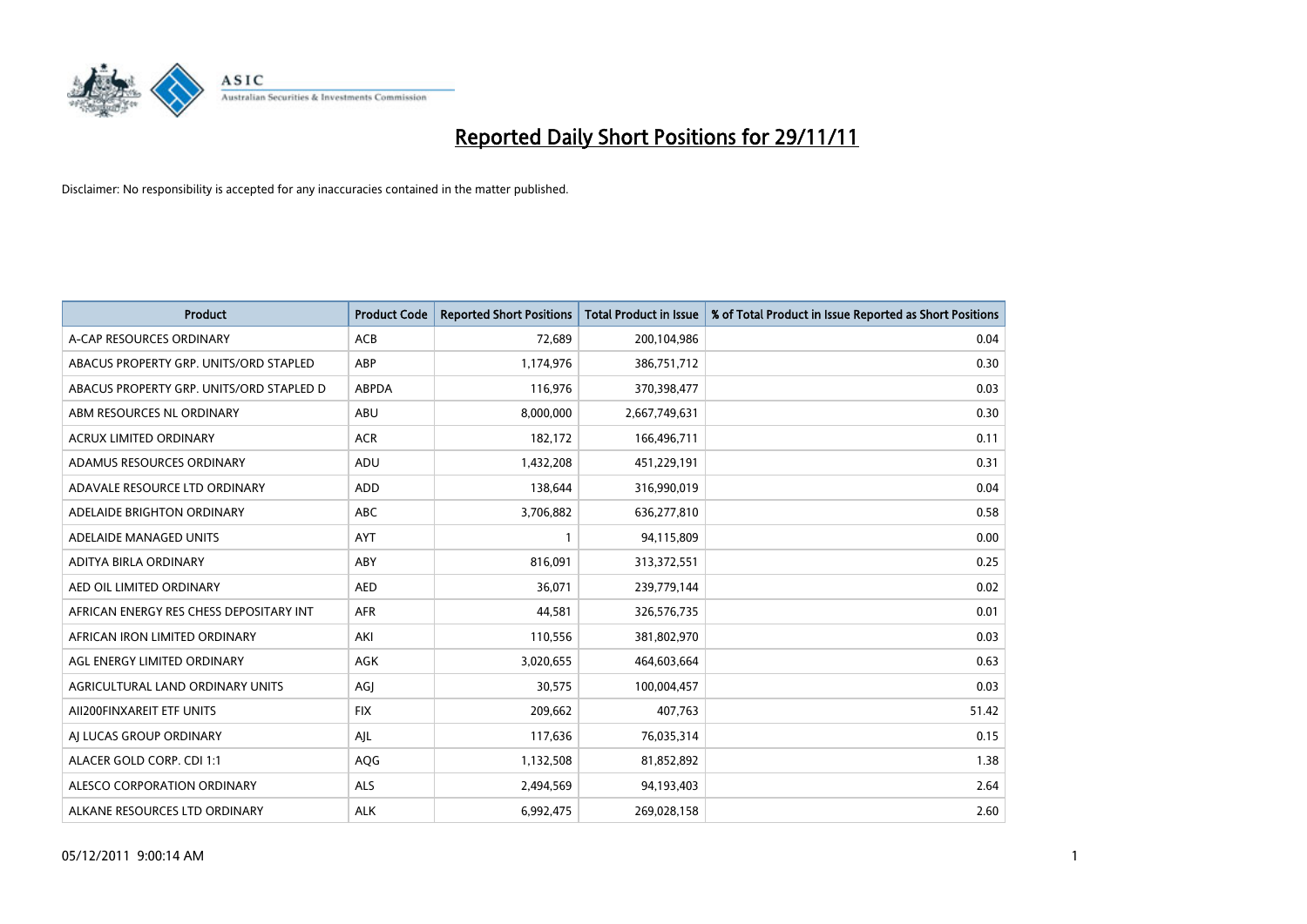

| Product                                | <b>Product Code</b> | <b>Reported Short Positions</b> | Total Product in Issue | % of Total Product in Issue Reported as Short Positions |
|----------------------------------------|---------------------|---------------------------------|------------------------|---------------------------------------------------------|
| ALLIANCE RESOURCES ORDINARY            | AGS                 | 13,756                          | 341,172,309            | 0.00                                                    |
| ALLIED GOLD MIN PLC CDI 1:1            | <b>ALD</b>          | 54,669                          | 73,573,896             | 0.08                                                    |
| ALLIED HEALTH LTD ORDINARY             | AHZ                 | 134,528                         | 643,360,097            | 0.02                                                    |
| ALTONA MINING LTD ORDINARY             | <b>AOH</b>          | 806,152                         | 518,687,704            | 0.16                                                    |
| ALUMINA LIMITED ORDINARY               | <b>AWC</b>          | 42,663,923                      | 2,440,196,187          | 1.75                                                    |
| AMADEUS ENERGY ORDINARY                | AMU                 | 454,000                         | 275,867,211            | 0.16                                                    |
| AMALGAMATED HOLDINGS ORDINARY          | <b>AHD</b>          | 4                               | 157,480,461            | 0.00                                                    |
| AMCOR LIMITED ORDINARY                 | AMC                 | 4,123,021                       | 1,221,776,347          | 0.32                                                    |
| AMP LIMITED ORDINARY                   | AMP                 | 9,510,050                       | 2,854,672,784          | 0.31                                                    |
| AMPELLA MINING ORDINARY                | <b>AMX</b>          | 726,878                         | 205,985,108            | 0.36                                                    |
| ANSELL LIMITED ORDINARY                | <b>ANN</b>          | 2,792,718                       | 131,197,201            | 2.12                                                    |
| ANTARES ENERGY LTD ORDINARY            | AZZ                 | 81,938                          | 263,000,000            | 0.03                                                    |
| ANZ BANKING GRP LTD ORDINARY           | ANZ                 | 17,892,093                      | 2,634,777,566          | 0.71                                                    |
| APA GROUP STAPLED SECURITIES           | APA                 | 7,472,143                       | 639,334,625            | 1.16                                                    |
| APEX MINERALS NL ORDINARY              | <b>AXM</b>          | 885,146                         | 5,550,243,713          | 0.02                                                    |
| APN EUROPEAN RETAIL UNITS STAPLED SEC. | <b>AEZ</b>          | 11,832                          | 544,910,660            | 0.00                                                    |
| APN NEWS & MEDIA ORDINARY              | <b>APN</b>          | 25,522,616                      | 630,211,415            | 4.03                                                    |
| AQUARIUS PLATINUM. ORDINARY            | <b>AQP</b>          | 3,059,852                       | 470,312,578            | 0.64                                                    |
| AOUILA RESOURCES ORDINARY              | <b>AQA</b>          | 6,098,895                       | 374,368,499            | 1.59                                                    |
| ARAFURA RESOURCE LTD ORDINARY          | ARU                 | 10,658,766                      | 367,980,342            | 2.87                                                    |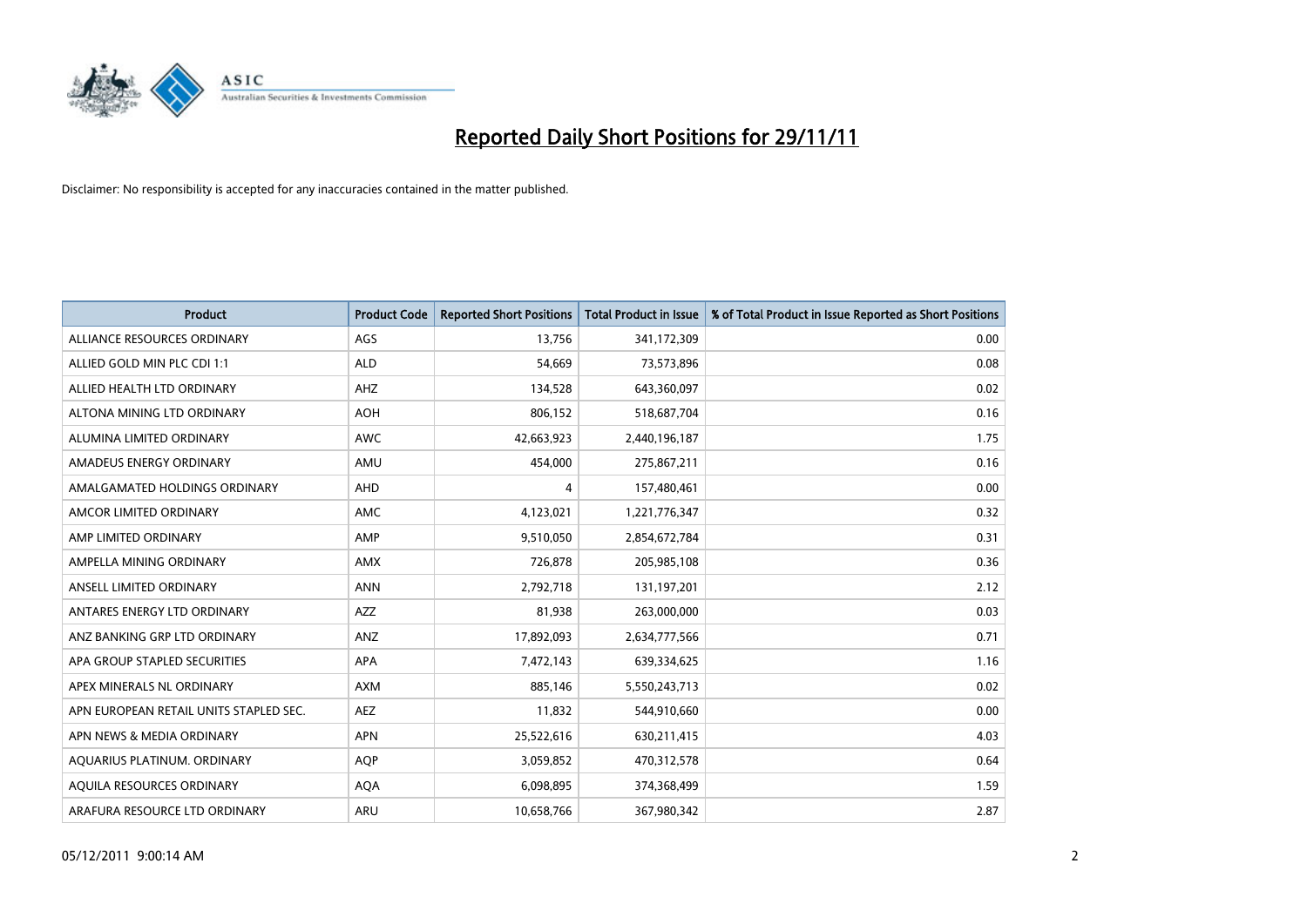

| Product                                 | <b>Product Code</b> | <b>Reported Short Positions</b> | <b>Total Product in Issue</b> | % of Total Product in Issue Reported as Short Positions |
|-----------------------------------------|---------------------|---------------------------------|-------------------------------|---------------------------------------------------------|
| ARB CORPORATION ORDINARY                | <b>ARP</b>          | 14,120                          | 72,481,302                    | 0.01                                                    |
| ARDENT LEISURE GROUP STAPLED SECURITIES | AAD                 | 434,278                         | 324,236,390                   | 0.12                                                    |
| ARISTOCRAT LEISURE ORDINARY             | <b>ALL</b>          | 25,035,750                      | 543,181,024                   | 4.62                                                    |
| ASCIANO LIMITED DEFERRED SETTLEMENT     | <b>AIODA</b>        | 1,425,681                       | 2,926,103,883                 | 0.05                                                    |
| ASCIANO LIMITED DEFERRED SETTLEMENT     | <b>AIODC</b>        | 111,852                         | 975,367,961                   | 0.01                                                    |
| ASCIANO LIMITED ORDINARY                | <b>AIO</b>          | 8,066,115                       | 2,926,103,883                 | 0.26                                                    |
| ASG GROUP LIMITED ORDINARY              | ASZ                 | 102,638                         | 171,456,889                   | 0.06                                                    |
| ASPEN GROUP ORD/UNITS STAPLED           | <b>APZ</b>          | 986,201                         | 591,084,183                   | 0.16                                                    |
| ASPIRE MINING LTD ORDINARY              | <b>AKM</b>          | 553,561                         | 620,594,556                   | 0.09                                                    |
| <b>ASTON RES LTD ORDINARY</b>           | <b>AZT</b>          | 2,270,177                       | 204,668,861                   | 1.12                                                    |
| ASTRO JAP PROP GROUP STAPLED SECURITIES | AJA                 | 18,161                          | 58,445,002                    | 0.03                                                    |
| ASX LIMITED ORDINARY                    | ASX                 | 2,301,081                       | 175,136,729                   | 1.30                                                    |
| ATLANTIC LIMITED ORDINARY               | ATI                 | 83,408                          | 114,494,562                   | 0.07                                                    |
| ATLAS IRON LIMITED ORDINARY             | <b>AGO</b>          | 14,395,162                      | 894,359,560                   | 1.58                                                    |
| <b>AURORA OIL &amp; GAS ORDINARY</b>    | <b>AUT</b>          | 11,710,494                      | 411,655,343                   | 2.82                                                    |
| AUSDRILL LIMITED ORDINARY               | ASL                 | 182,066                         | 302,888,156                   | 0.05                                                    |
| AUSENCO LIMITED ORDINARY                | AAX                 | 1,277,190                       | 123,258,843                   | 1.03                                                    |
| AUSTAL LIMITED ORDINARY                 | ASB                 | 309,498                         | 188,069,638                   | 0.16                                                    |
| <b>AUSTAR UNITED ORDINARY</b>           | <b>AUN</b>          | 8,055,788                       | 1,271,505,737                 | 0.63                                                    |
| AUSTBROKERS HOLDINGS ORDINARY           | <b>AUB</b>          | 2                               | 55,419,436                    | 0.00                                                    |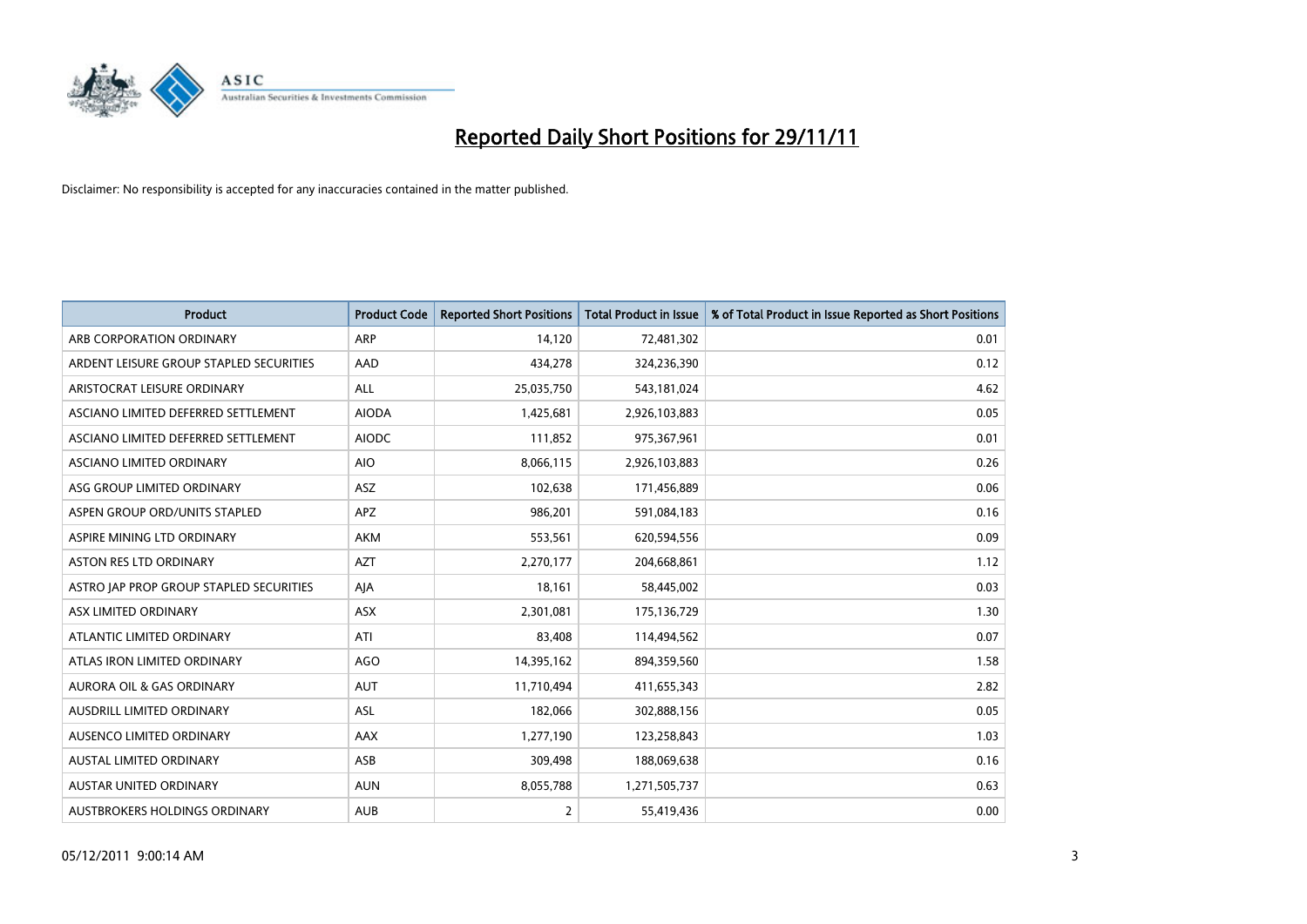

| <b>Product</b>                       | <b>Product Code</b> | <b>Reported Short Positions</b> | <b>Total Product in Issue</b> | % of Total Product in Issue Reported as Short Positions |
|--------------------------------------|---------------------|---------------------------------|-------------------------------|---------------------------------------------------------|
| AUSTIN ENGINEERING ORDINARY          | ANG                 | 4.847                           | 72,014,403                    | 0.00                                                    |
| <b>AUSTRALAND ASSETS ASSETS</b>      | AAZPB               | 1,168                           | 2,750,000                     | 0.04                                                    |
| AUSTRALAND PROPERTY STAPLED SECURITY | ALZ                 | 587,831                         | 576,846,597                   | 0.08                                                    |
| AUSTRALIAN AGRICULT. ORDINARY        | AAC                 | 932,364                         | 312,892,824                   | 0.29                                                    |
| <b>AUSTRALIAN EDUCATION UNITS</b>    | <b>AEU</b>          | 625,000                         | 175,465,397                   | 0.36                                                    |
| AUSTRALIAN FOUNDAT, ORDINARY         | AFI                 | 10,600                          | 1,023,675,745                 | 0.00                                                    |
| AUSTRALIAN INFRASTR, UNITS/ORDINARY  | <b>AIX</b>          | 12,535,585                      | 620,733,944                   | 2.01                                                    |
| AUSTRALIAN MINES LTD ORDINARY        | <b>AUZ</b>          | 1,400,000                       | 636,910,317                   | 0.22                                                    |
| AUSTRALIAN PHARM, ORDINARY           | API                 | 598,783                         | 488,115,883                   | 0.12                                                    |
| AUTOMOTIVE HOLDINGS ORDINARY         | <b>AHE</b>          | 4,743                           | 260,579,682                   | 0.00                                                    |
| AVEXA LIMITED ORDINARY               | <b>AVX</b>          | 243,657                         | 847,688,779                   | 0.03                                                    |
| AWE LIMITED ORDINARY                 | AWE                 | 2,440,837                       | 521,871,941                   | 0.47                                                    |
| AZUMAH RESOURCES ORDINARY            | <b>AZM</b>          | 346,806                         | 282,020,356                   | 0.12                                                    |
| <b>BANDANNA ENERGY ORDINARY</b>      | <b>BND</b>          | 1,168,803                       | 528,481,199                   | 0.22                                                    |
| BANK OF QUEENSLAND. ORDINARY         | <b>BOQ</b>          | 11,865,233                      | 225,369,547                   | 5.26                                                    |
| <b>BANNERMAN RESOURCES ORDINARY</b>  | <b>BMN</b>          | 142,066                         | 234,435,934                   | 0.06                                                    |
| <b>BASE RES LIMITED ORDINARY</b>     | <b>BSE</b>          | 1,272,218                       | 460,440,029                   | 0.28                                                    |
| <b>BATHURST RESOURCES ORDINARY</b>   | <b>BTU</b>          | 12,175,737                      | 689,447,997                   | 1.75                                                    |
| <b>BAUXITE RESOURCE LTD ORDINARY</b> | <b>BAU</b>          | 111,797                         | 235,379,896                   | 0.05                                                    |
| <b>BC IRON LIMITED ORDINARY</b>      | <b>BCI</b>          | 57,730                          | 95,311,000                    | 0.07                                                    |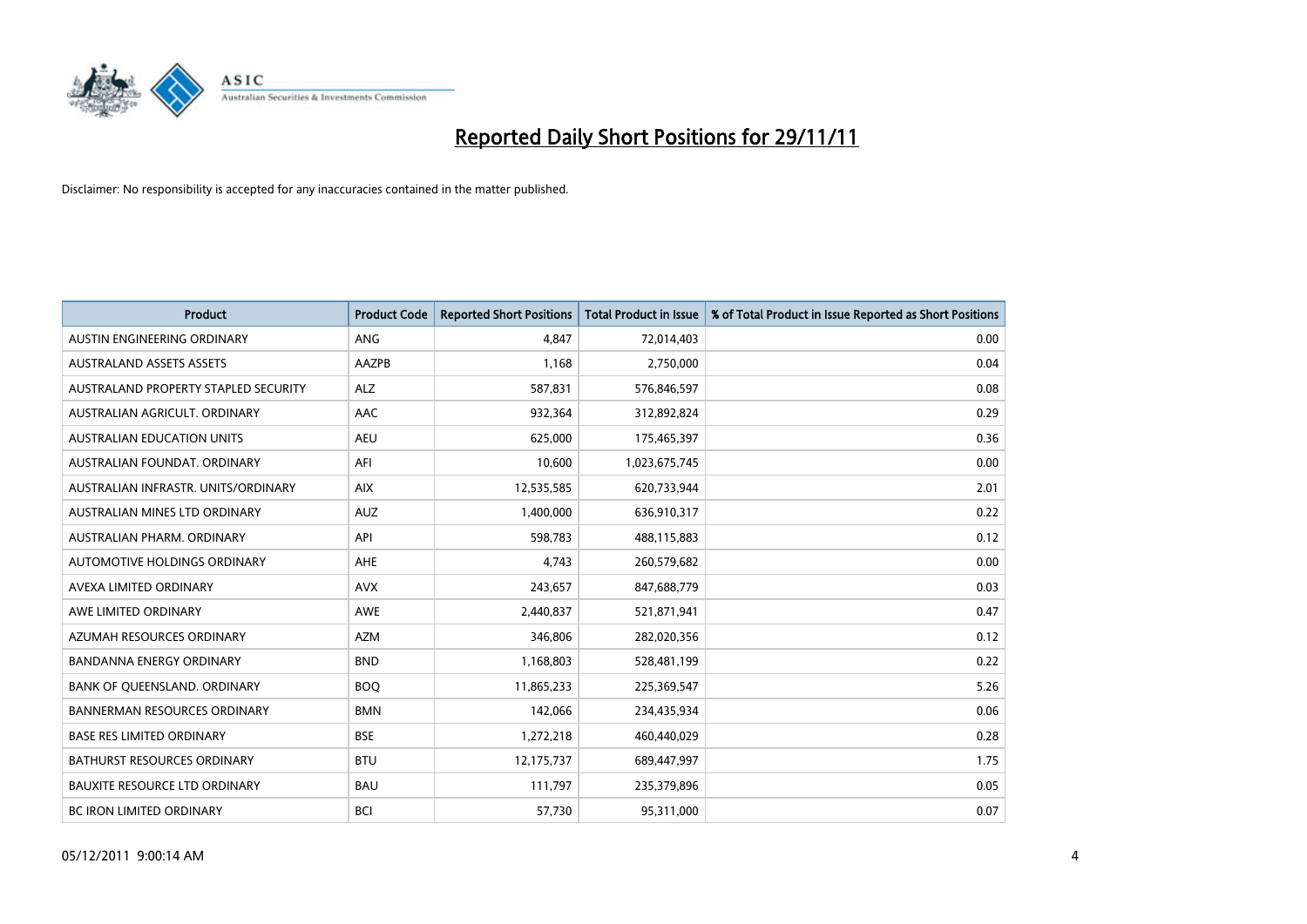

| <b>Product</b>                                 | <b>Product Code</b> | <b>Reported Short Positions</b> | <b>Total Product in Issue</b> | % of Total Product in Issue Reported as Short Positions |
|------------------------------------------------|---------------------|---------------------------------|-------------------------------|---------------------------------------------------------|
| <b>BEACH ENERGY LIMITED ORDINARY</b>           | <b>BPT</b>          | 6,869,037                       | 1,107,635,932                 | 0.61                                                    |
| BEADELL RESOURCE LTD ORDINARY                  | <b>BDR</b>          | 2,113,007                       | 657,906,946                   | 0.33                                                    |
| BENDIGO AND ADELAIDE ORDINARY                  | <b>BEN</b>          | 5,766,331                       | 365,816,262                   | 1.58                                                    |
| BERKELEY RESOURCES ORDINARY                    | <b>BKY</b>          | 179,238                         | 174,298,273                   | 0.10                                                    |
| BETASHARES ASX RES ETF UNITS                   | <b>ORE</b>          | 88,220                          | 4,519,665                     | 1.95                                                    |
| <b>BHP BILLITON LIMITED ORDINARY</b>           | <b>BHP</b>          | 27,243,450                      | 3,211,496,105                 | 0.84                                                    |
| <b>BILLABONG ORDINARY</b>                      | <b>BBG</b>          | 28,297,259                      | 255,102,103                   | 11.11                                                   |
| <b>BIONOMICS LIMITED ORDINARY</b>              | <b>BNO</b>          | 4,293                           | 344,731,779                   | 0.00                                                    |
| <b>BIOTA HOLDINGS ORDINARY</b>                 | <b>BTA</b>          | 1,489,812                       | 181,703,711                   | 0.81                                                    |
| <b>BISALLOY STEEL ORDINARY</b>                 | <b>BIS</b>          | 84,480                          | 216,455,965                   | 0.04                                                    |
| BKI INVESTMENT LTD ORDINARY                    | BKI                 | 508                             | 425,549,573                   | 0.00                                                    |
| <b>BLACKTHORN RESOURCES ORDINARY</b>           | <b>BTR</b>          | 35,848                          | 122,918,000                   | 0.03                                                    |
| <b>BLUESCOPE STEEL LTD INSTITUTIONAL OFFER</b> | <b>BSLXX</b>        | 3,793,143                       | $\mathbf 0$                   |                                                         |
| <b>BLUESCOPE STEEL LTD ORDINARY</b>            | <b>BSL</b>          | 80,750,930                      | 1,849,170,356                 | 4.36                                                    |
| BLUESCOPE STEEL LTD RIGHTS 07-DEC-11           | <b>BSLR</b>         | 3,452,090                       | 1,479,336,285                 | 0.24                                                    |
| <b>BOART LONGYEAR ORDINARY</b>                 | <b>BLY</b>          | 4,147,332                       | 461, 163, 412                 | 0.90                                                    |
| <b>BOOM LOGISTICS ORDINARY</b>                 | <b>BOL</b>          | 337,999                         | 465,011,147                   | 0.07                                                    |
| BORAL LIMITED. ORDINARY                        | <b>BLD</b>          | 31,521,319                      | 744,729,957                   | 4.23                                                    |
| BOTSWANA METALS LTD ORDINARY                   | <b>BML</b>          | 7,000                           | 143,717,013                   | 0.00                                                    |
| <b>BOW ENERGY LIMITED ORDINARY</b>             | <b>BOW</b>          | 599,419                         | 361,926,672                   | 0.16                                                    |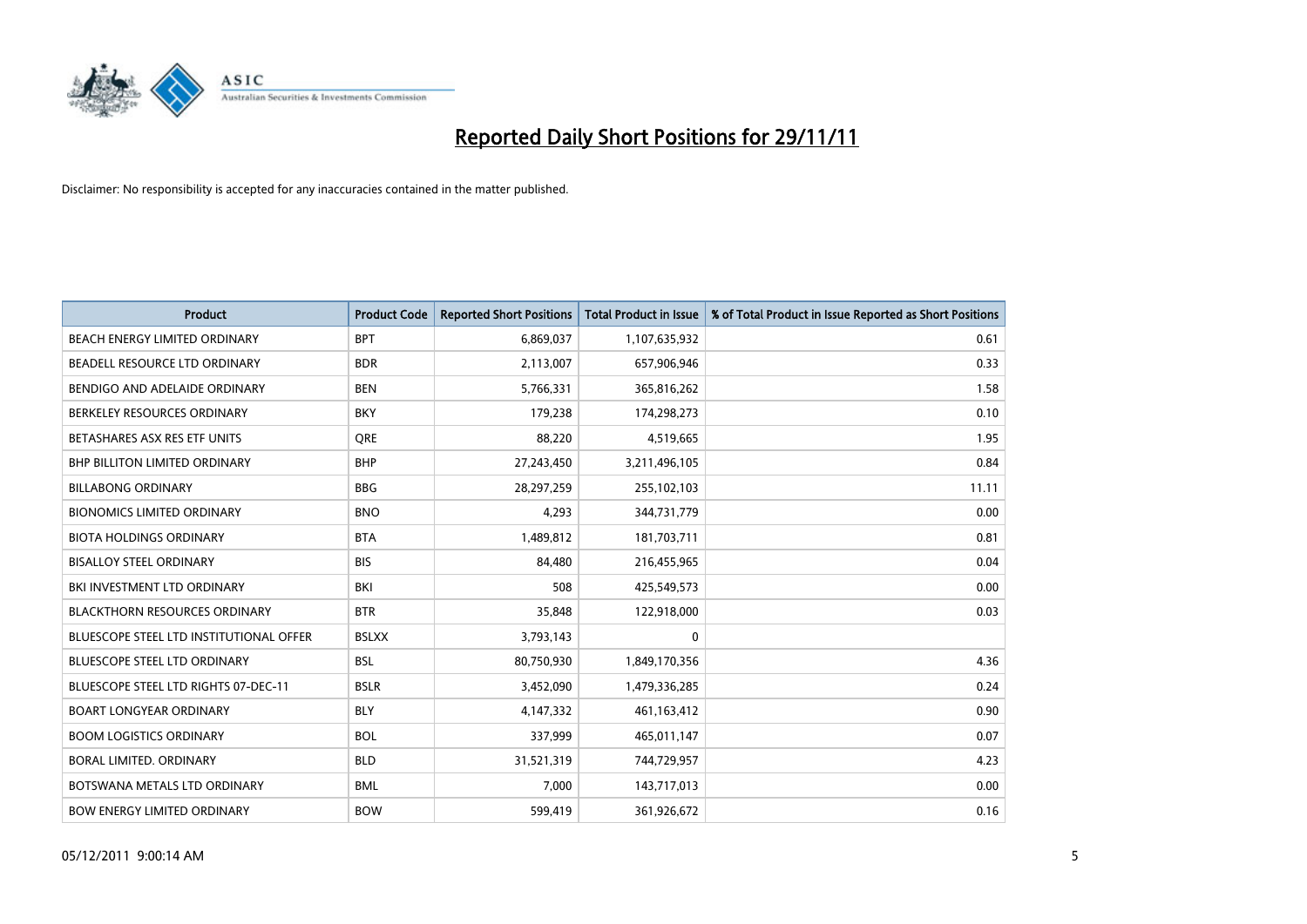

| Product                              | <b>Product Code</b> | <b>Reported Short Positions</b> | <b>Total Product in Issue</b> | % of Total Product in Issue Reported as Short Positions |
|--------------------------------------|---------------------|---------------------------------|-------------------------------|---------------------------------------------------------|
| <b>BRADKEN LIMITED ORDINARY</b>      | <b>BKN</b>          | 2,766,563                       | 166,624,800                   | 1.66                                                    |
| <b>BRAMBLES LIMITED ORDINARY</b>     | <b>BXB</b>          | 14,728,754                      | 1,480,318,057                 | 0.98                                                    |
| <b>BREVILLE GROUP LTD ORDINARY</b>   | <b>BRG</b>          | 2,739                           | 130,095,322                   | 0.00                                                    |
| BRICKWORKS LIMITED ORDINARY          | <b>BKW</b>          | 83,026                          | 147,567,333                   | 0.06                                                    |
| <b>BROCKMAN RESOURCES ORDINARY</b>   | <b>BRM</b>          | 113,289                         | 144,803,151                   | 0.08                                                    |
| BT INVESTMENT MNGMNT ORDINARY        | <b>BTT</b>          | 1,135,761                       | 267,906,977                   | 0.42                                                    |
| <b>BURU ENERGY ORDINARY</b>          | <b>BRU</b>          | 642,852                         | 213,963,477                   | 0.29                                                    |
| <b>BWP TRUST ORDINARY UNITS</b>      | <b>BWP</b>          | 531,223                         | 520,012,793                   | 0.09                                                    |
| CABCHARGE AUSTRALIA ORDINARY         | CAB                 | 633,221                         | 120,437,014                   | 0.52                                                    |
| CALTEX AUSTRALIA ORDINARY            | <b>CTX</b>          | 6,301,673                       | 270,000,000                   | 2.34                                                    |
| <b>CAMPBELL BROTHERS ORDINARY</b>    | <b>CPB</b>          | 443,456                         | 67,503,411                    | 0.65                                                    |
| CAPE LAMBERT RES LTD ORDINARY        | <b>CFE</b>          | 995,893                         | 652,171,792                   | 0.15                                                    |
| CARABELLA RES LTD ORDINARY           | <b>CLR</b>          | 13,126                          | 104,603,539                   | 0.01                                                    |
| <b>CARBON ENERGY ORDINARY</b>        | <b>CNX</b>          | 3,592,621                       | 767,391,062                   | 0.46                                                    |
| <b>CARDNO LIMITED ORDINARY</b>       | CDD                 | 4,080                           | 110,301,978                   | 0.00                                                    |
| CARNARVON PETROLEUM ORDINARY         | <b>CVN</b>          | 4,903,791                       | 690,320,634                   | 0.70                                                    |
| <b>CARNEGIE WAVE ENERGY ORDINARY</b> | <b>CWE</b>          | 83,000                          | 901,487,627                   | 0.01                                                    |
| CARPATHIAN RESOURCES ORDINARY        | <b>CPN</b>          | 75,000                          | 265,533,501                   | 0.03                                                    |
| CARPENTARIA EXP. LTD ORDINARY        | CAP                 | 9,777                           | 98,991,301                    | 0.01                                                    |
| CARSALES.COM LTD ORDINARY            | <b>CRZ</b>          | 13,102,834                      | 233,971,831                   | 5.60                                                    |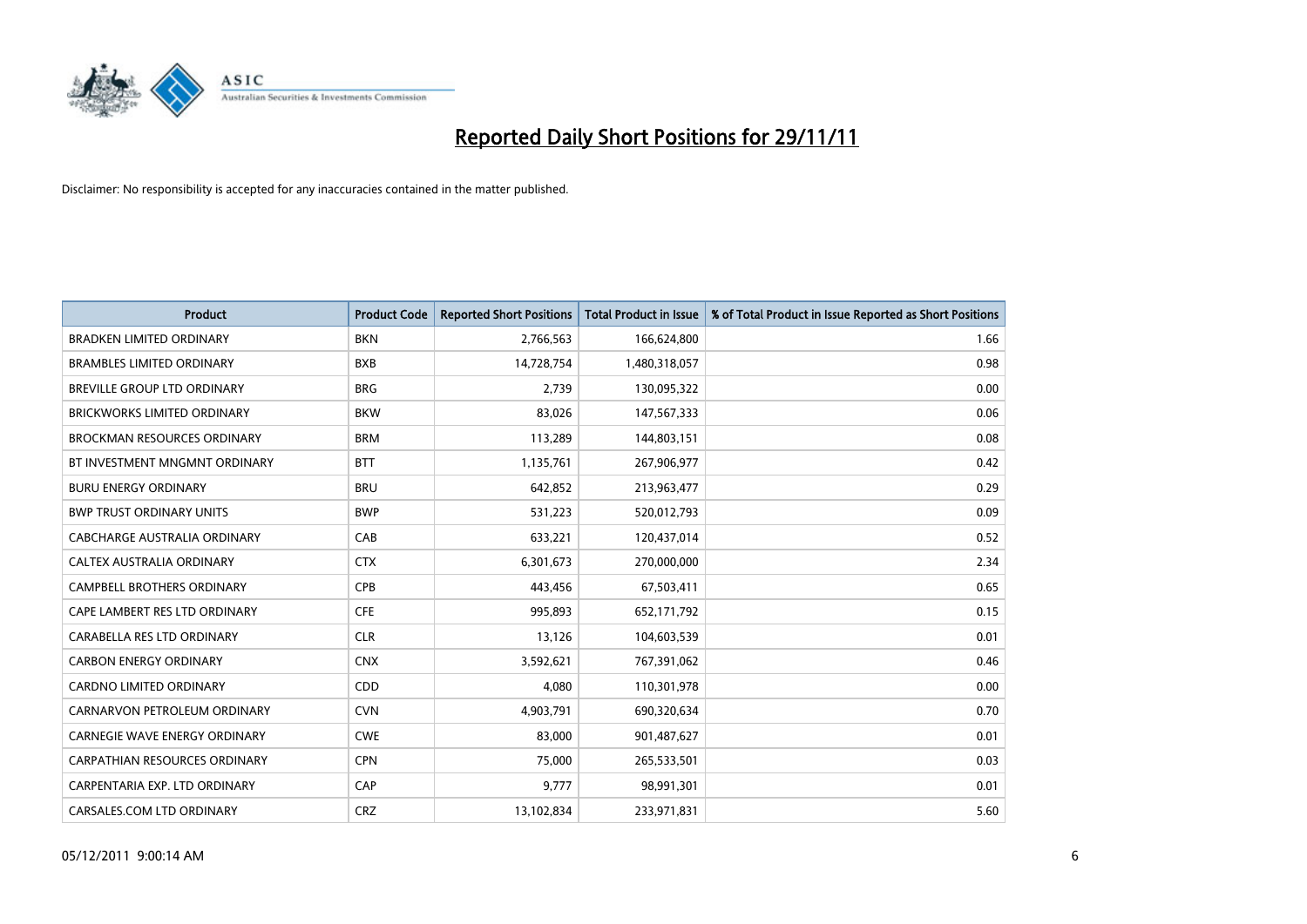

| <b>Product</b>                                | <b>Product Code</b> | <b>Reported Short Positions</b> | <b>Total Product in Issue</b> | % of Total Product in Issue Reported as Short Positions |
|-----------------------------------------------|---------------------|---------------------------------|-------------------------------|---------------------------------------------------------|
| <b>CASH CONVERTERS ORDINARY</b>               | CCV                 | 55,296                          | 379,761,025                   | 0.01                                                    |
| <b>CASPIAN OIL &amp; GAS ORDINARY</b>         | <b>CIG</b>          | 50,000                          | 1,331,500,513                 | 0.00                                                    |
| CEC GROUP LIMITED ORDINARY                    | CEG                 | 1,750                           | 79,662,662                    | 0.00                                                    |
| <b>CELLNET GROUP ORDINARY</b>                 | <b>CLT</b>          | 1.342                           | 61,231,382                    | 0.00                                                    |
| <b>CENTENNIAL COAL ORDINARY</b>               | <b>CEY</b>          | 391,533                         | 395,126,381                   | 0.10                                                    |
| CENTRAL PETROLEUM ORDINARY                    | <b>CTP</b>          | 11,455                          | 1,073,304,842                 | 0.00                                                    |
| <b>CENTRO PROPERTIES UNITS/ORD STAPLED</b>    | <b>CNP</b>          | 2,537                           | 972,414,514                   | 0.00                                                    |
| <b>CENTRO RETAIL GROUP STAPLED SECURITIES</b> | <b>CER</b>          | 821,182                         | 2,286,399,424                 | 0.03                                                    |
| <b>CERAMIC FUEL CELLS ORDINARY</b>            | <b>CFU</b>          | 214,427                         | 1,262,577,415                 | 0.02                                                    |
| CFS RETAIL PROPERTY UNITS                     | <b>CFX</b>          | 67,603,510                      | 2,839,591,911                 | 2.38                                                    |
| CHALICE GOLD MINES ORDINARY                   | <b>CHN</b>          | 200                             | 250,030,886                   | 0.00                                                    |
| <b>CHALLENGER DIV.PRO. STAPLED UNITS</b>      | <b>CDI</b>          | 128,682                         | 888,390,542                   | 0.01                                                    |
| <b>CHALLENGER INFRAST, STAPLED UNITS</b>      | <b>CIF</b>          | 41,127                          | 316,223,785                   | 0.01                                                    |
| <b>CHALLENGER LIMITED ORDINARY</b>            | <b>CGF</b>          | 5,586,422                       | 552,513,723                   | 1.01                                                    |
| CHANDLER MACLEOD LTD ORDINARY                 | <b>CMG</b>          | 11,970                          | 466,466,720                   | 0.00                                                    |
| CHARTER HALL GROUP STAPLED US P DEF SET       | CHCDA               | 184,103                         | 306,341,272                   | 0.06                                                    |
| CHARTER HALL GROUP STAPLED US PROHIBIT.       | <b>CHC</b>          | 219,799                         | 308,040,283                   | 0.06                                                    |
| <b>CHARTER HALL OFFICE UNIT</b>               | CQO                 | 5,132,189                       | 493,319,730                   | 1.02                                                    |
| <b>CHARTER HALL RETAIL UNITS</b>              | <b>CQR</b>          | 1,453,148                       | 299,628,571                   | 0.48                                                    |
| <b>CHORUS LIMITED ORDINARY</b>                | <b>CNU</b>          | 2,508,746                       | 384,941,400                   | 0.63                                                    |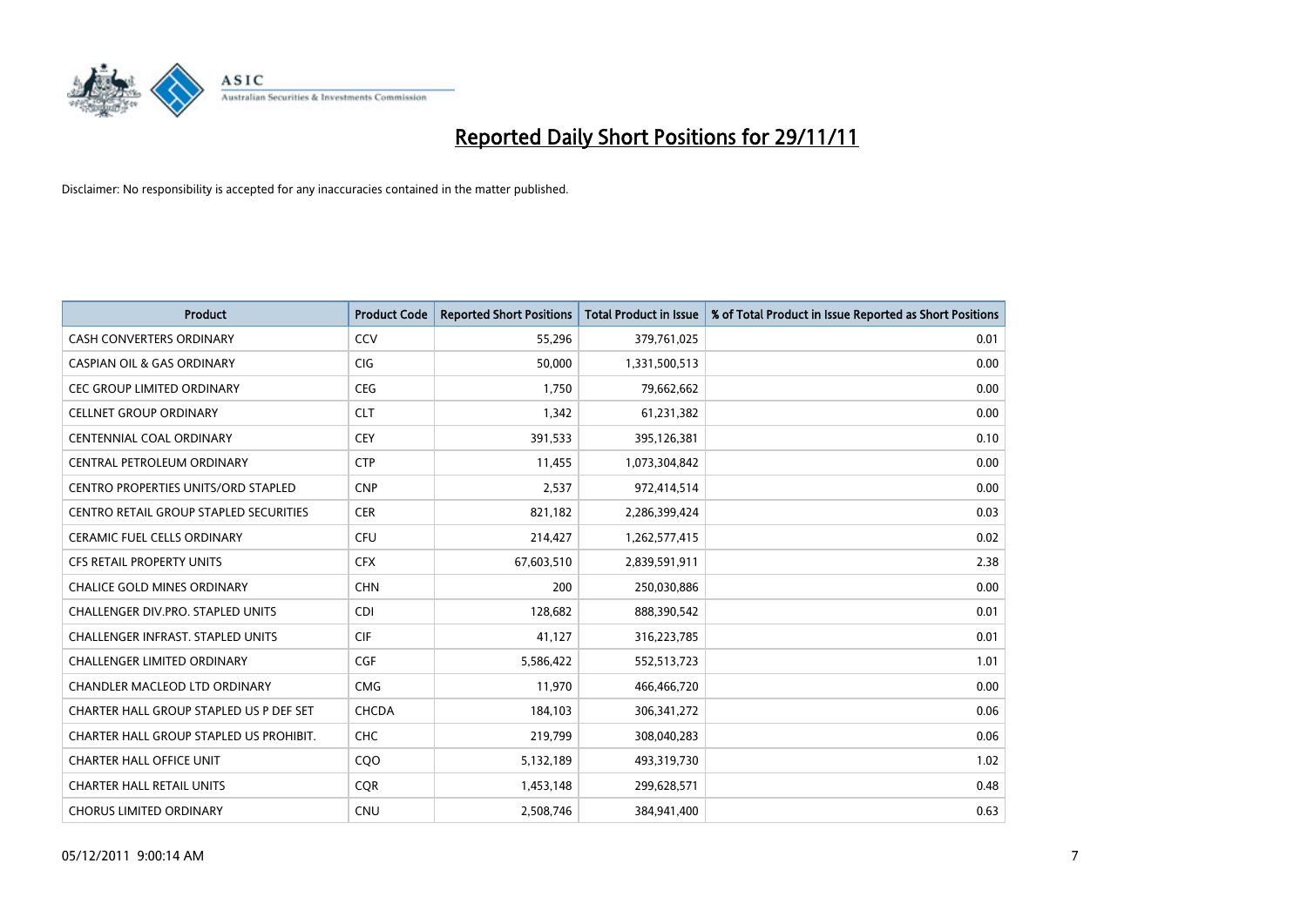

| Product                                 | <b>Product Code</b> | <b>Reported Short Positions</b> | <b>Total Product in Issue</b> | % of Total Product in Issue Reported as Short Positions |
|-----------------------------------------|---------------------|---------------------------------|-------------------------------|---------------------------------------------------------|
| CITADEL RESOURCE GRP ORDINARY           | CGG                 | 1,488,287                       | 2,420,045,889                 | 0.06                                                    |
| CITIGOLD CORP LTD ORDINARY              | <b>CTO</b>          | 2,059,217                       | 1,105,078,301                 | 0.18                                                    |
| CLINUVEL PHARMACEUT. ORDINARY           | <b>CUV</b>          | 4,127                           | 30,394,206                    | 0.01                                                    |
| <b>CLOUGH LIMITED ORDINARY</b>          | <b>CLO</b>          | 122,159                         | 769,416,269                   | 0.01                                                    |
| <b>COAL &amp; ALLIED ORDINARY</b>       | <b>CNA</b>          | 867                             | 86,584,735                    | 0.00                                                    |
| COAL OF AFRICA LTD ORDINARY             | <b>CZA</b>          | 655,693                         | 611,960,610                   | 0.10                                                    |
| COALSPUR MINES LTD ORDINARY             | <b>CPL</b>          | 1,073,245                       | 579,768,744                   | 0.18                                                    |
| COBAR CONSOLIDATED ORDINARY             | CCU                 | 64,626                          | 205,783,037                   | 0.03                                                    |
| COCA-COLA AMATIL ORDINARY               | <b>CCL</b>          | 9,318,120                       | 759,567,552                   | 1.21                                                    |
| <b>COCHLEAR LIMITED ORDINARY</b>        | <b>COH</b>          | 2,898,178                       | 56,902,433                    | 5.09                                                    |
| <b>COCKATOO COAL ORDINARY</b>           | <b>COK</b>          | 6,699,621                       | 1,016,196,908                 | 0.65                                                    |
| <b>COKAL LTD ORDINARY</b>               | <b>CKA</b>          | 408,415                         | 149,245,134                   | 0.27                                                    |
| COMMONWEALTH BANK, ORDINARY             | <b>CBA</b>          | 25,472,523                      | 1,576,237,644                 | 1.61                                                    |
| <b>COMMONWEALTH PROP ORDINARY UNITS</b> | <b>CPA</b>          | 24,666,007                      | 2,458,123,552                 | 1.02                                                    |
| <b>COMPASS RESOURCES ORDINARY</b>       | <b>CMR</b>          | 115,000                         | 1,403,744,100                 | 0.00                                                    |
| COMPUTERSHARE LTD ORDINARY              | <b>CPU</b>          | 5,190,242                       | 555,664,059                   | 0.89                                                    |
| CONNECTEAST GROUP STAPLED               | <b>CEU</b>          | 195,128                         | 3,940,145,951                 | 0.00                                                    |
| CONSOLIDATED MEDIA, ORDINARY            | <b>CMI</b>          | 1,636,075                       | 561,834,996                   | 0.29                                                    |
| <b>CONTANGO MICROCAP ORDINARY</b>       | <b>CTN</b>          | 7,500                           | 147,467,406                   | 0.01                                                    |
| CONTINENTAL COAL LTD ORDINARY           | <b>CCC</b>          | 50,235                          | 399,224,054                   | 0.01                                                    |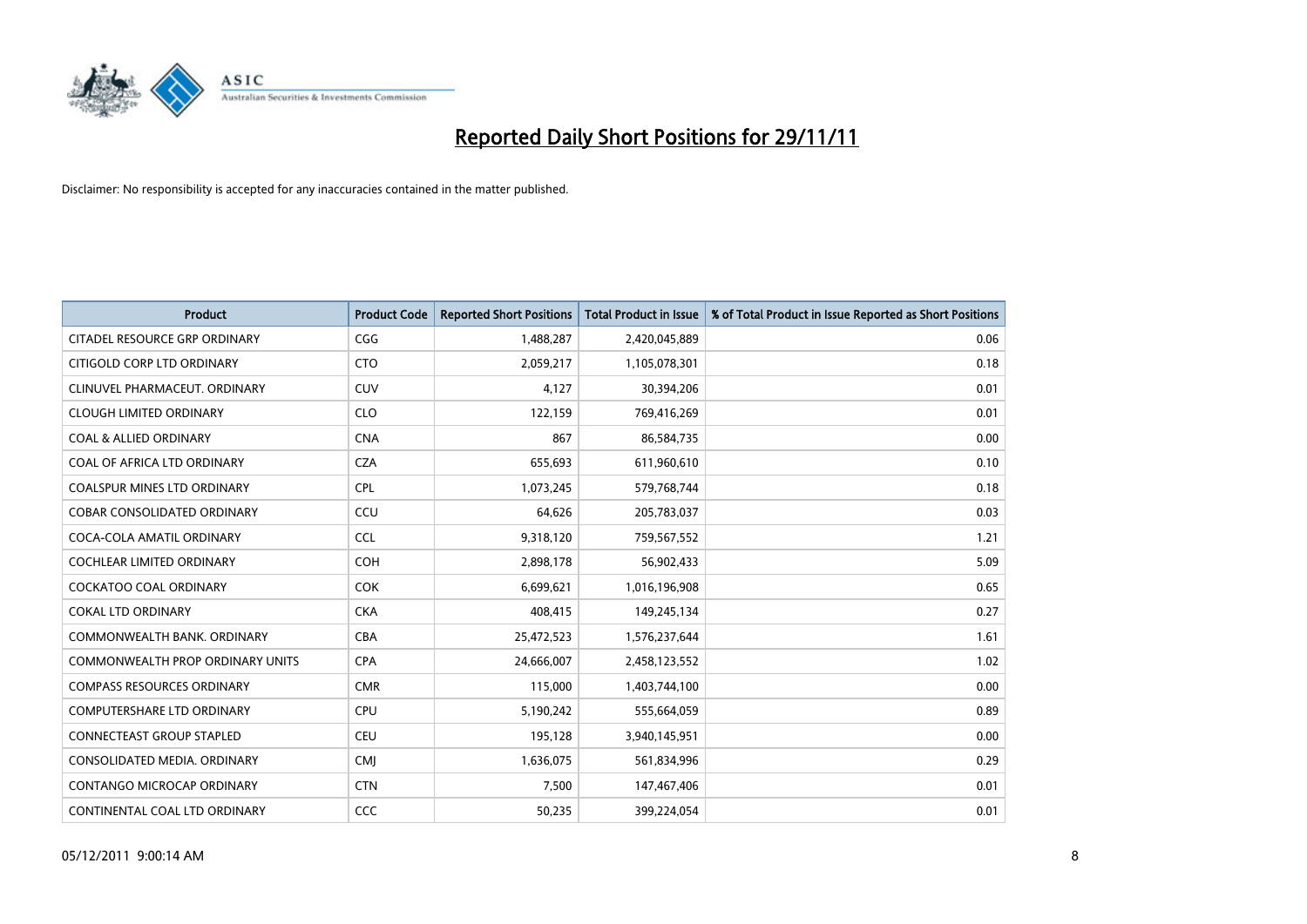

| Product                                 | <b>Product Code</b> | <b>Reported Short Positions</b> | <b>Total Product in Issue</b> | % of Total Product in Issue Reported as Short Positions |
|-----------------------------------------|---------------------|---------------------------------|-------------------------------|---------------------------------------------------------|
| <b>COOPER ENERGY LTD ORDINARY</b>       | <b>COE</b>          | 89,539                          | 292,576,001                   | 0.03                                                    |
| <b>COPPER STRIKE LTD ORDINARY</b>       | <b>CSE</b>          | 714                             | 129,455,571                   | 0.00                                                    |
| <b>CORDLIFE LIMITED ORDINARY</b>        | CBB                 | $\mathbf{1}$                    | 150,887,354                   | 0.00                                                    |
| COUNT FINANCIAL ORDINARY                | COU                 | 427,842                         | 262,282,684                   | 0.16                                                    |
| <b>CREDIT CORP GROUP ORDINARY</b>       | <b>CCP</b>          | 32,060                          | 45,571,114                    | 0.07                                                    |
| <b>CROMWELL PROP STAPLED SECURITIES</b> | <b>CMW</b>          | 3,196,002                       | 968,904,031                   | 0.32                                                    |
| <b>CROWN LIMITED ORDINARY</b>           | <b>CWN</b>          | 1,202,066                       | 728,394,185                   | 0.16                                                    |
| <b>CSG LIMITED ORDINARY</b>             | CSV                 | 580,830                         | 282,567,499                   | 0.21                                                    |
| <b>CSL LIMITED ORDINARY</b>             | <b>CSL</b>          | 5,210,225                       | 525,052,639                   | 0.98                                                    |
| CSR LIMITED DEFERRED SETTLEMENT         | <b>CSRDA</b>        | 150,476                         | 505,969,838                   | 0.03                                                    |
| <b>CSR LIMITED ORDINARY</b>             | <b>CSR</b>          | 19,956,966                      | 506,000,315                   | 3.93                                                    |
| <b>CUDECO LIMITED ORDINARY</b>          | CDU                 | 1,992,532                       | 159,849,865                   | 1.22                                                    |
| <b>CUSTOMERS LIMITED ORDINARY</b>       | <b>CUS</b>          | 48,057                          | 134,869,357                   | 0.04                                                    |
| DART ENERGY LTD ORDINARY                | <b>DTE</b>          | 7,421,315                       | 734,931,470                   | 1.02                                                    |
| DATA#3 LIMITED DEFERRED SETTLEMENT      | <b>DTLDA</b>        | 223                             | 153,974,950                   | 0.00                                                    |
| DAVID JONES LIMITED ORDINARY            | <b>DJS</b>          | 50,877,960                      | 524,940,325                   | 9.69                                                    |
| DECMIL GROUP LIMITED ORDINARY           | <b>DCG</b>          | 62,711                          | 124,269,568                   | 0.04                                                    |
| DEEP YELLOW LIMITED ORDINARY            | <b>DYL</b>          | 15,876                          | 1,128,506,403                 | 0.00                                                    |
| DEVINE LIMITED ORDINARY                 | <b>DVN</b>          | 1,011                           | 158,730,556                   | 0.00                                                    |
| DEXUS PROPERTY GROUP STAPLED UNITS      | <b>DXS</b>          | 20,504,432                      | 4,839,024,176                 | 0.41                                                    |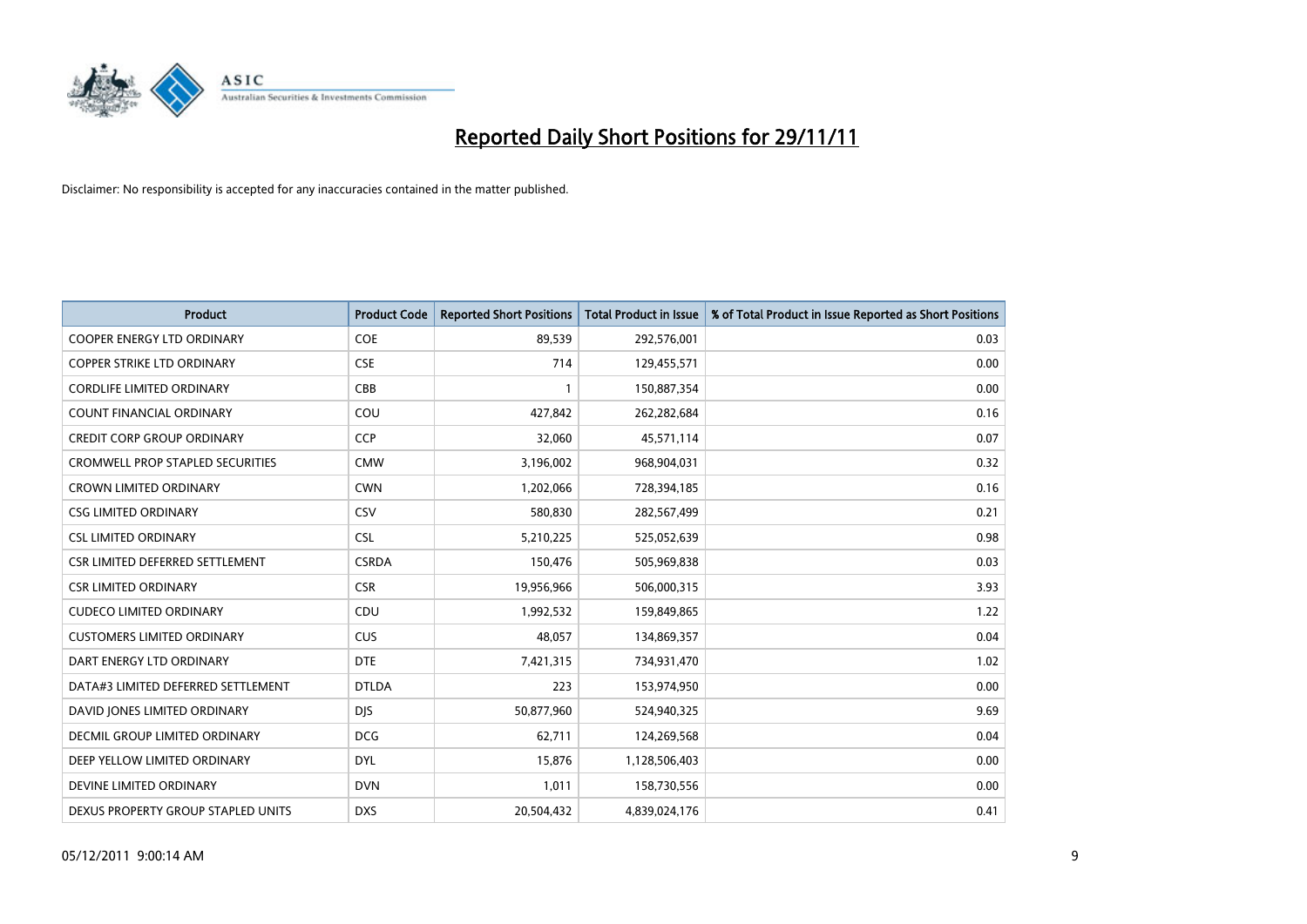

| Product                              | <b>Product Code</b> | <b>Reported Short Positions</b> | <b>Total Product in Issue</b> | % of Total Product in Issue Reported as Short Positions |
|--------------------------------------|---------------------|---------------------------------|-------------------------------|---------------------------------------------------------|
| DISCOVERY METALS LTD ORDINARY        | <b>DML</b>          | 6,651,566                       | 439,128,231                   | 1.51                                                    |
| DOMINO PIZZA ENTERPR ORDINARY        | <b>DMP</b>          | 36,282                          | 69,174,674                    | 0.05                                                    |
| DOWNER EDI LIMITED ORDINARY          | <b>DOW</b>          | 6,473,772                       | 429,100,296                   | 1.51                                                    |
| DRILLSEARCH ENERGY ORDINARY          | <b>DLS</b>          | 471,326                         | 305,176,742                   | 0.15                                                    |
| DUET GROUP STAPLED US PROHIBIT.      | <b>DUE</b>          | 8,932,444                       | 1,091,628,341                 | 0.82                                                    |
| DULUXGROUP LIMITED ORDINARY          | <b>DLX</b>          | 11,263,016                      | 367,456,259                   | 3.06                                                    |
| <b>EASTERN STAR GAS ORDINARY</b>     | ESG                 | 1,499,773                       | 997,447,041                   | 0.15                                                    |
| ECHO ENTERTAINMENT ORDINARY          | <b>EGP</b>          | 2,223,810                       | 688,019,737                   | 0.31                                                    |
| <b>ELDERS LIMITED ORDINARY</b>       | <b>ELD</b>          | 15,715,992                      | 448,598,480                   | 3.51                                                    |
| ELDORADO GOLD CORP CDI 1:1           | EAU                 | 16,226                          | 9,406,121                     | 0.17                                                    |
| ELEMENTAL MINERALS ORDINARY          | <b>ELM</b>          | 251,755                         | 224,756,064                   | 0.11                                                    |
| ELEMENTOS LIMITED ORDINARY           | <b>ELT</b>          | 16                              | 77,068,979                    | 0.00                                                    |
| ELIXIR PETROLEUM LTD ORDINARY        | <b>EXR</b>          | 324,400                         | 217,288,472                   | 0.15                                                    |
| <b>EMECO HOLDINGS ORDINARY</b>       | <b>EHL</b>          | 1,353,710                       | 631,237,586                   | 0.21                                                    |
| ENERGY RESOURCES ORDINARY 'A'        | <b>ERA</b>          | 4,513,302                       | 517,725,062                   | 0.88                                                    |
| <b>ENERGY WORLD CORPOR. ORDINARY</b> | <b>EWC</b>          | 16,710,655                      | 1,734,166,672                 | 0.96                                                    |
| ENTEK ENERGY LTD ORDINARY            | ETE.                | 489,903                         | 510,657,387                   | 0.10                                                    |
| <b>ENTELLECT LIMITED ORDINARY</b>    | <b>ESN</b>          | 464,050                         | 985,337,932                   | 0.05                                                    |
| ENVESTRA LIMITED ORDINARY            | <b>ENV</b>          | 3,628,153                       | 1,547,890,032                 | 0.23                                                    |
| EQUATORIAL RES LTD ORDINARY          | EQX                 | 34,420                          | 113,048,553                   | 0.03                                                    |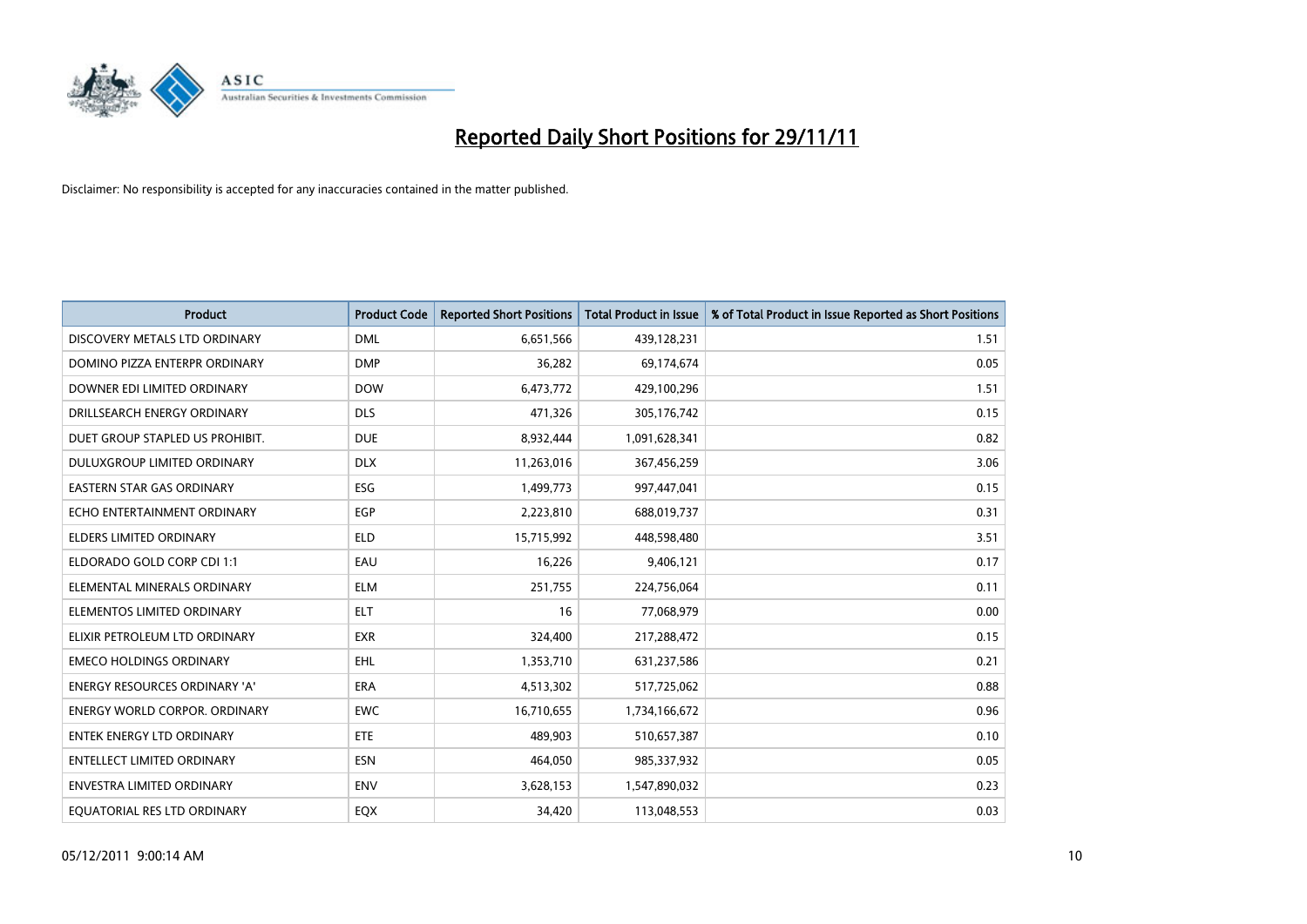

| Product                               | <b>Product Code</b> | <b>Reported Short Positions</b> | <b>Total Product in Issue</b> | % of Total Product in Issue Reported as Short Positions |
|---------------------------------------|---------------------|---------------------------------|-------------------------------|---------------------------------------------------------|
| <b>EVEREST FINANCIAL ORDINARY</b>     | <b>EFG</b>          | 4,300                           | 25,143,824                    | 0.02                                                    |
| EVOLUTION MINING LTD ORDINARY         | <b>EVN</b>          | 1,157,052                       | 669,728,769                   | 0.16                                                    |
| EXOMA ENERGY LIMITED ORDINARY         | <b>EXE</b>          | 281,678                         | 417,357,759                   | 0.07                                                    |
| <b>EXTRACT RESOURCES ORDINARY</b>     | <b>EXT</b>          | 706,707                         | 251,159,163                   | 0.26                                                    |
| FAIRFAX MEDIA LTD ORDINARY            | <b>FXI</b>          | 280,328,414                     | 2,351,955,725                 | 11.94                                                   |
| <b>FAR LTD ORDINARY</b>               | <b>FAR</b>          | 21,000,000                      | 2,047,960,054                 | 1.03                                                    |
| FERRAUS LIMITED ORDINARY              | <b>FRS</b>          | 370                             | 408,884,504                   | 0.00                                                    |
| FISHER & PAYKEL APP. ORDINARY         | <b>FPA</b>          | 18,298                          | 724,235,162                   | 0.00                                                    |
| FKP PROPERTY GROUP STAPLED SECURITIES | <b>FKP</b>          | 18,661,308                      | 1,197,968,723                 | 1.54                                                    |
| FLEETWOOD CORP ORDINARY               | <b>FWD</b>          | 240,237                         | 58,757,144                    | 0.39                                                    |
| FLETCHER BUILDING ORDINARY            | <b>FBU</b>          | 8,692,912                       | 680,739,504                   | 1.25                                                    |
| FLEXIGROUP LIMITED ORDINARY           | <b>FXL</b>          | 1,025,802                       | 277,862,586                   | 0.37                                                    |
| FLIGHT CENTRE ORDINARY                | <b>FLT</b>          | 8,717,282                       | 99,990,391                    | 8.71                                                    |
| FLINDERS MINES LTD ORDINARY           | <b>FMS</b>          | 21,258,386                      | 1,821,300,404                 | 1.16                                                    |
| <b>FOCUS MINERALS LTD ORDINARY</b>    | <b>FML</b>          | 1,644,148                       | 4,320,773,701                 | 0.03                                                    |
| <b>FORGE GROUP LIMITED ORDINARY</b>   | FGE                 | 101,355                         | 83,429,014                    | 0.12                                                    |
| FORTE ENERGY NL ORDINARY              | <b>FTE</b>          | 2,658,986                       | 695,589,311                   | 0.38                                                    |
| FORTESCUE METALS GRP ORDINARY         | <b>FMG</b>          | 67,151,741                      | 3,113,798,659                 | 2.11                                                    |
| <b>FOSTER'S GROUP ORDINARY</b>        | FGL                 | 12,111,722                      | 1,941,514,539                 | 0.61                                                    |
| FTD CORPORATION ORDINARY              | <b>FTD</b>          | 8,088                           | 36,474,593                    | 0.02                                                    |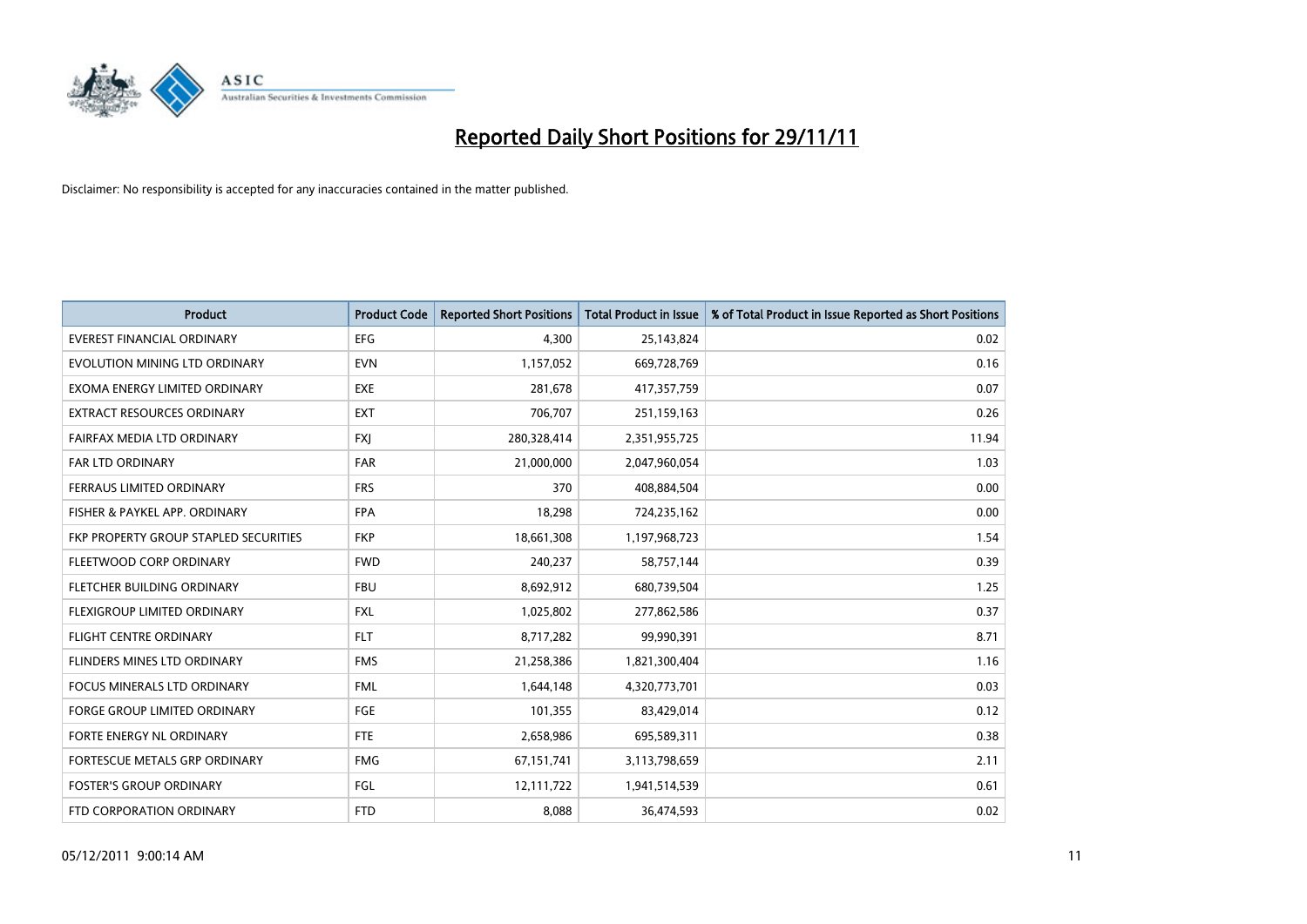

| <b>Product</b>                            | <b>Product Code</b> | <b>Reported Short Positions</b> | <b>Total Product in Issue</b> | % of Total Product in Issue Reported as Short Positions |
|-------------------------------------------|---------------------|---------------------------------|-------------------------------|---------------------------------------------------------|
| <b>FUNTASTIC LIMITED ORDINARY</b>         | <b>FUN</b>          | 322,528                         | 340,997,682                   | 0.09                                                    |
| <b>G.U.D. HOLDINGS ORDINARY</b>           | GUD                 | 494,112                         | 70,107,387                    | 0.69                                                    |
| <b>GALAXY RESOURCES ORDINARY</b>          | <b>GXY</b>          | 2,808,809                       | 323,327,000                   | 0.86                                                    |
| <b>GEODYNAMICS LIMITED ORDINARY</b>       | GDY                 | 34,227                          | 337,942,224                   | 0.01                                                    |
| <b>GINDALBIE METALS LTD ORDINARY</b>      | <b>GBG</b>          | 26,285,188                      | 1,135,565,349                 | 2.31                                                    |
| <b>GLOBAL MINING ORDINARY</b>             | <b>GMI</b>          | 8,951                           | 184,894,556                   | 0.00                                                    |
| <b>GLOUCESTER COAL ORDINARY</b>           | <b>GCL</b>          | 742,385                         | 202,905,967                   | 0.37                                                    |
| <b>GLOUCESTER COAL ORDINARY EX OFFER</b>  | GCLN                | 1                               | 58,484,929                    | 0.00                                                    |
| <b>GME RESOURCES LTD ORDINARY</b>         | <b>GME</b>          | 800                             | 322,635,902                   | 0.00                                                    |
| <b>GOLD ONE INT LTD ORDINARY</b>          | GDO                 | 1,570,132                       | 809,326,610                   | 0.20                                                    |
| <b>GOLD ROAD RES LTD ORDINARY</b>         | GOR                 | 226,650                         | 389,650,665                   | 0.06                                                    |
| <b>GOLDEN WEST RESOURCE ORDINARY</b>      | <b>GWR</b>          | 1,617                           | 192,082,567                   | 0.00                                                    |
| <b>GOODMAN FIELDER, ORDINARY</b>          | <b>GFF</b>          | 29,677,681                      | 1,955,559,207                 | 1.49                                                    |
| <b>GOODMAN GROUP STAPLED US PROHIBIT.</b> | GMG                 | 26,873,159                      | 7,394,907,651                 | 0.35                                                    |
| <b>GPT GROUP STAPLED SEC.</b>             | <b>GPT</b>          | 21,933,193                      | 1,827,601,773                 | 1.20                                                    |
| <b>GRAINCORP LIMITED A CLASS ORDINARY</b> | <b>GNC</b>          | 847,116                         | 198,318,900                   | 0.41                                                    |
| <b>GRANGE RESOURCES. ORDINARY</b>         | GRR                 | 385,122                         | 1,153,937,134                 | 0.02                                                    |
| <b>GREENCAP LIMITED ORDINARY</b>          | GCG                 | 1                               | 262,515,385                   | 0.00                                                    |
| <b>GREENLAND MIN EN LTD ORDINARY</b>      | GGG                 | 3,532,750                       | 410,407,582                   | 0.84                                                    |
| <b>GRYPHON MINERALS LTD ORDINARY</b>      | GRY                 | 3,213,975                       | 300,122,058                   | 1.06                                                    |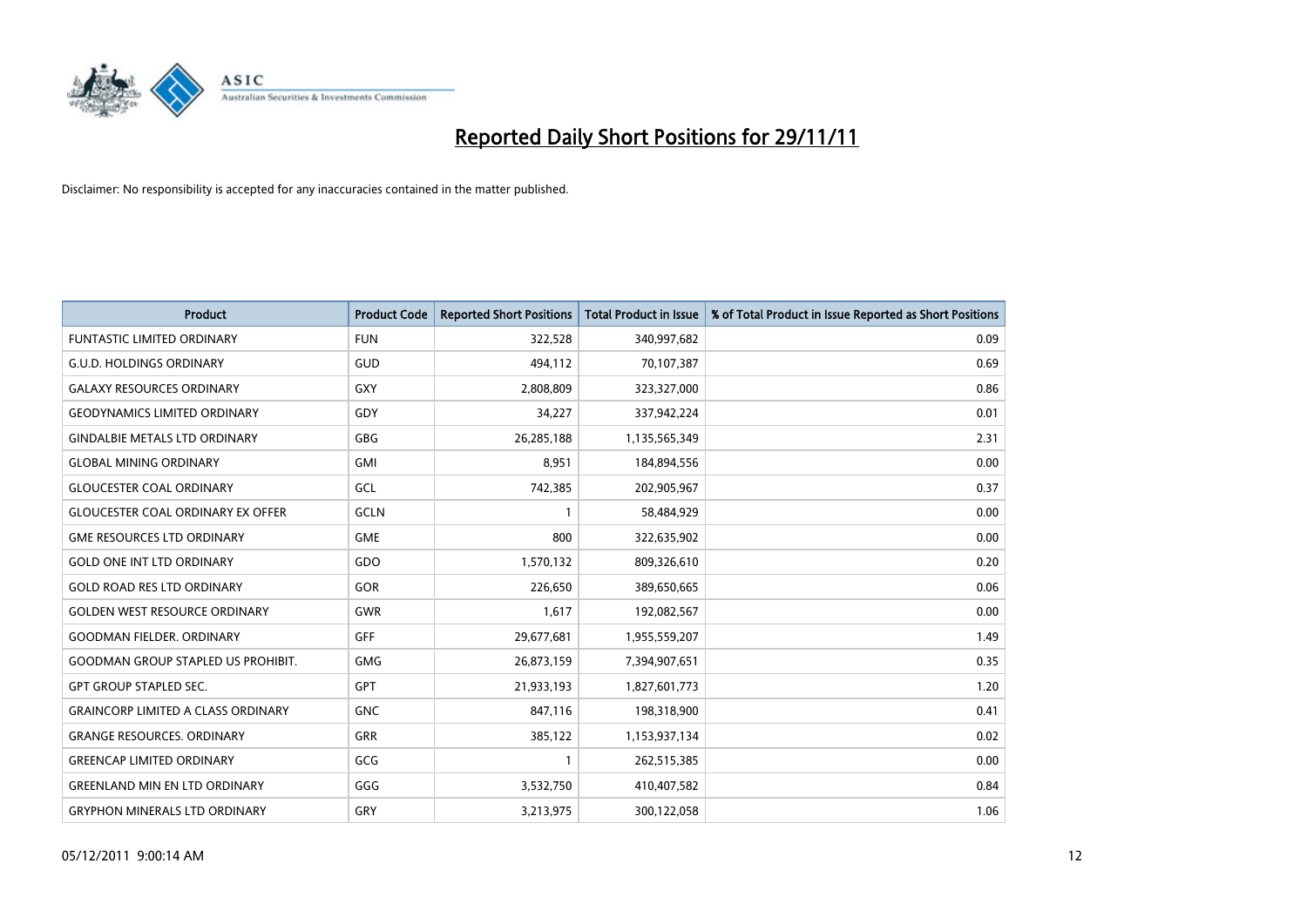

| Product                               | <b>Product Code</b> | <b>Reported Short Positions</b> | <b>Total Product in Issue</b> | % of Total Product in Issue Reported as Short Positions |
|---------------------------------------|---------------------|---------------------------------|-------------------------------|---------------------------------------------------------|
| <b>GUILDFORD COAL LTD ORDINARY</b>    | <b>GUF</b>          | 1,588,050                       | 219,654,168                   | 0.72                                                    |
| <b>GUINNESS PEAT GROUP. CDI 1:1</b>   | <b>GPG</b>          | 54                              | 279,637,888                   | 0.00                                                    |
| <b>GUNNS LIMITED ORDINARY</b>         | <b>GNS</b>          | 48,506,502                      | 848,401,559                   | 5.70                                                    |
| <b>GWA GROUP LTD ORDINARY</b>         | <b>GWA</b>          | 12,136,252                      | 301,525,014                   | 4.02                                                    |
| <b>HARVEY NORMAN ORDINARY</b>         | <b>HVN</b>          | 53,416,412                      | 1,062,316,784                 | 5.04                                                    |
| HASTIE GROUP LIMITED ORDINARY         | <b>HST</b>          | 148,409                         | 137,353,504                   | 0.10                                                    |
| HASTINGS DIVERSIFIED STAPLED SECURITY | <b>HDF</b>          | 3,695,528                       | 530,001,072                   | 0.71                                                    |
| HEARTWARE INT INC CDI 35:1            | <b>HIN</b>          | 272,008                         | 48,598,550                    | 0.56                                                    |
| <b>HENDERSON GROUP CDI 1:1</b>        | <b>HGG</b>          | 10,958,636                      | 654,840,720                   | 1.66                                                    |
| HFA HOLDINGS LIMITED ORDINARY         | <b>HFA</b>          | 8,273                           | 117,332,831                   | 0.00                                                    |
| HIGHLANDS PACIFIC ORDINARY            | <b>HIG</b>          | 2,424,681                       | 686,082,148                   | 0.35                                                    |
| HILLGROVE RES LTD ORDINARY            | <b>HGO</b>          | 4,100,394                       | 793,698,575                   | 0.51                                                    |
| HILLS HOLDINGS LTD ORDINARY           | <b>HIL</b>          | 3,801,696                       | 247,364,903                   | 1.52                                                    |
| HORIZON OIL LIMITED ORDINARY          | <b>HZN</b>          | 18,546,446                      | 1,130,811,515                 | 1.64                                                    |
| HUNNU COAL LIMITED ORDINARY           | <b>HUN</b>          | 27,295                          | 218,565,002                   | 0.00                                                    |
| <b>ICON ENERGY LIMITED ORDINARY</b>   | <b>ICN</b>          | 2,830                           | 469,301,394                   | 0.00                                                    |
| <b>IINET LIMITED ORDINARY</b>         | <b>IIN</b>          | 272,029                         | 149,464,119                   | 0.18                                                    |
| <b>ILUKA RESOURCES ORDINARY</b>       | ILU                 | 7,640,541                       | 418,700,517                   | 1.83                                                    |
| <b>IMDEX LIMITED ORDINARY</b>         | <b>IMD</b>          | 479,778                         | 204,447,435                   | 0.23                                                    |
| IMF (AUSTRALIA) LTD ORDINARY          | <b>IMF</b>          | 329,821                         | 123,828,193                   | 0.26                                                    |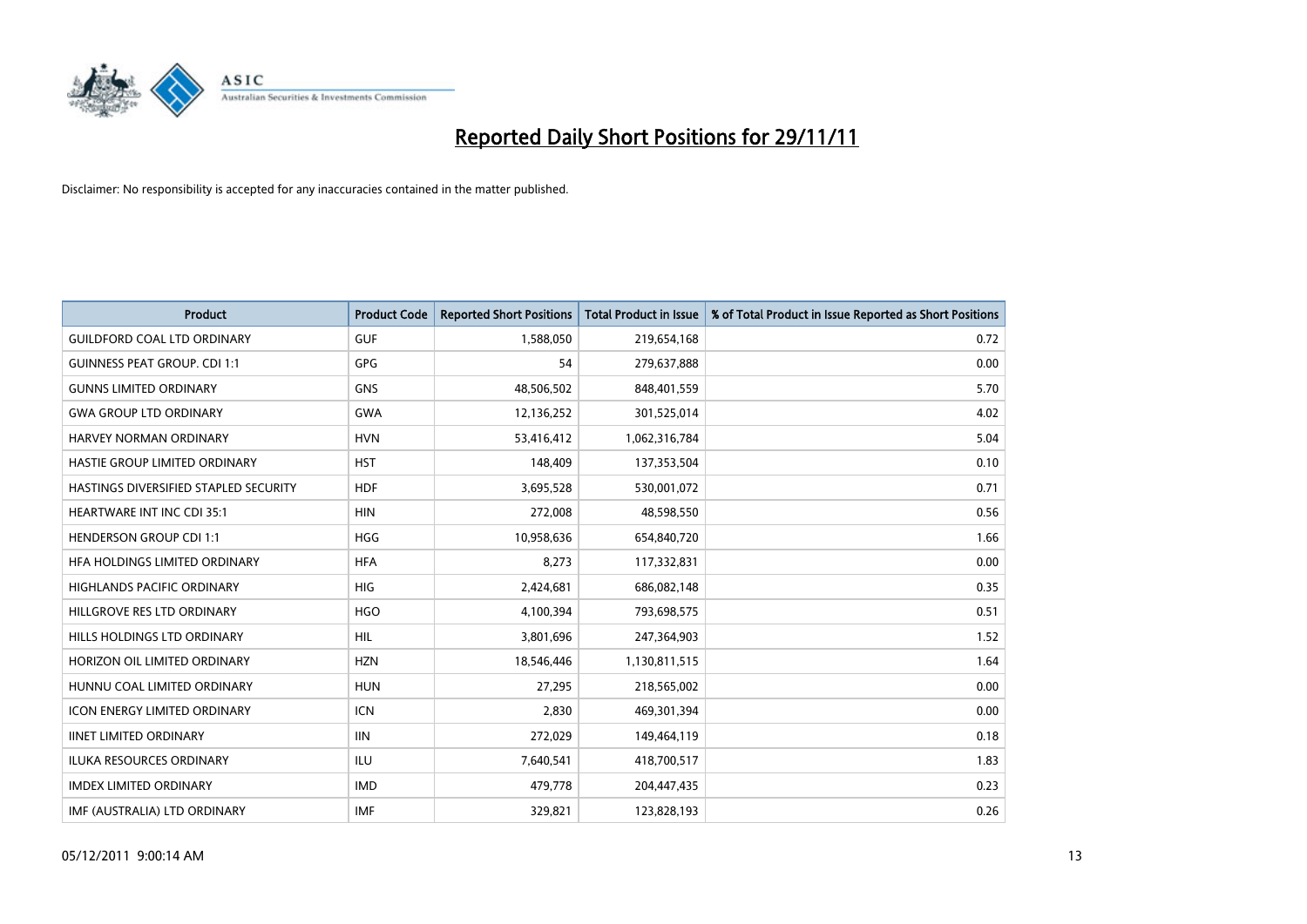

| Product                                       | <b>Product Code</b> | <b>Reported Short Positions</b> | <b>Total Product in Issue</b> | % of Total Product in Issue Reported as Short Positions |
|-----------------------------------------------|---------------------|---------------------------------|-------------------------------|---------------------------------------------------------|
| <b>IMX RESOURCES LTD ORDINARY</b>             | <b>IXR</b>          | 20,000                          | 262,612,803                   | 0.01                                                    |
| <b>INCITEC PIVOT ORDINARY</b>                 | IPL                 | 3,477,540                       | 1,628,730,107                 | 0.21                                                    |
| <b>INDAGO RESOURCES LTD ORDINARY</b>          | <b>IDG</b>          | 8,179                           | 4,490,436                     | 0.18                                                    |
| <b>INDEPENDENCE GROUP ORDINARY</b>            | <b>IGO</b>          | 5,306,286                       | 202,907,135                   | 2.62                                                    |
| <b>INDOPHIL RESOURCES ORDINARY</b>            | <b>IRN</b>          | 1,178,988                       | 995,437,860                   | 0.12                                                    |
| <b>INDUSTREA LIMITED ORDINARY</b>             | IDL                 | 957,515                         | 368,992,435                   | 0.25                                                    |
| <b>INFIGEN ENERGY STAPLED SECURITIES</b>      | <b>IFN</b>          | 5,586,992                       | 762,265,972                   | 0.74                                                    |
| ING RE COM GROUP STAPLED SECURITIES           | ILF                 | 3,583                           | 441,029,194                   | 0.00                                                    |
| INSURANCE AUSTRALIA ORDINARY                  | IAG                 | 10,335,249                      | 2,079,034,021                 | 0.49                                                    |
| INTEGRA MINING LTD, ORDINARY                  | <b>IGR</b>          | 4,083,601                       | 843,843,881                   | 0.47                                                    |
| INTER COAL HOLD LTD ORDINARY                  | ICL                 | 75,779                          | 316,342,835                   | 0.02                                                    |
| <b>INTREPID MINES ORDINARY</b>                | IAU                 | 1,976,560                       | 523,284,672                   | 0.38                                                    |
| <b>INVESTA OFFICE FUND STAPLED SECURITIES</b> | <b>IOF</b>          | 11,654,833                      | 2,657,463,999                 | 0.45                                                    |
| <b>INVOCARE LIMITED ORDINARY</b>              | <b>IVC</b>          | 1,350,855                       | 110,030,298                   | 1.22                                                    |
| <b>ION LIMITED ORDINARY</b>                   | <b>ION</b>          | 164,453                         | 256,365,105                   | 0.06                                                    |
| <b>IOOF HOLDINGS LTD ORDINARY</b>             | IFL.                | 897,352                         | 229,794,395                   | 0.38                                                    |
| <b>IRESS MARKET TECH. ORDINARY</b>            | <b>IRE</b>          | 1,410,539                       | 127,036,010                   | 1.08                                                    |
| <b>IRON ORE HOLDINGS ORDINARY</b>             | <b>IOH</b>          | 18,480                          | 166,087,005                   | 0.01                                                    |
| ISHARES GLB HEALTH CDI 1:1                    | IXJ                 | 1,257                           | 13,050,000                    | 0.01                                                    |
| ISHARES MSCI AUS 200 ISHARES MSCI AUS 200     | IOZ                 | 74,092                          | 2,326,394                     | 3.18                                                    |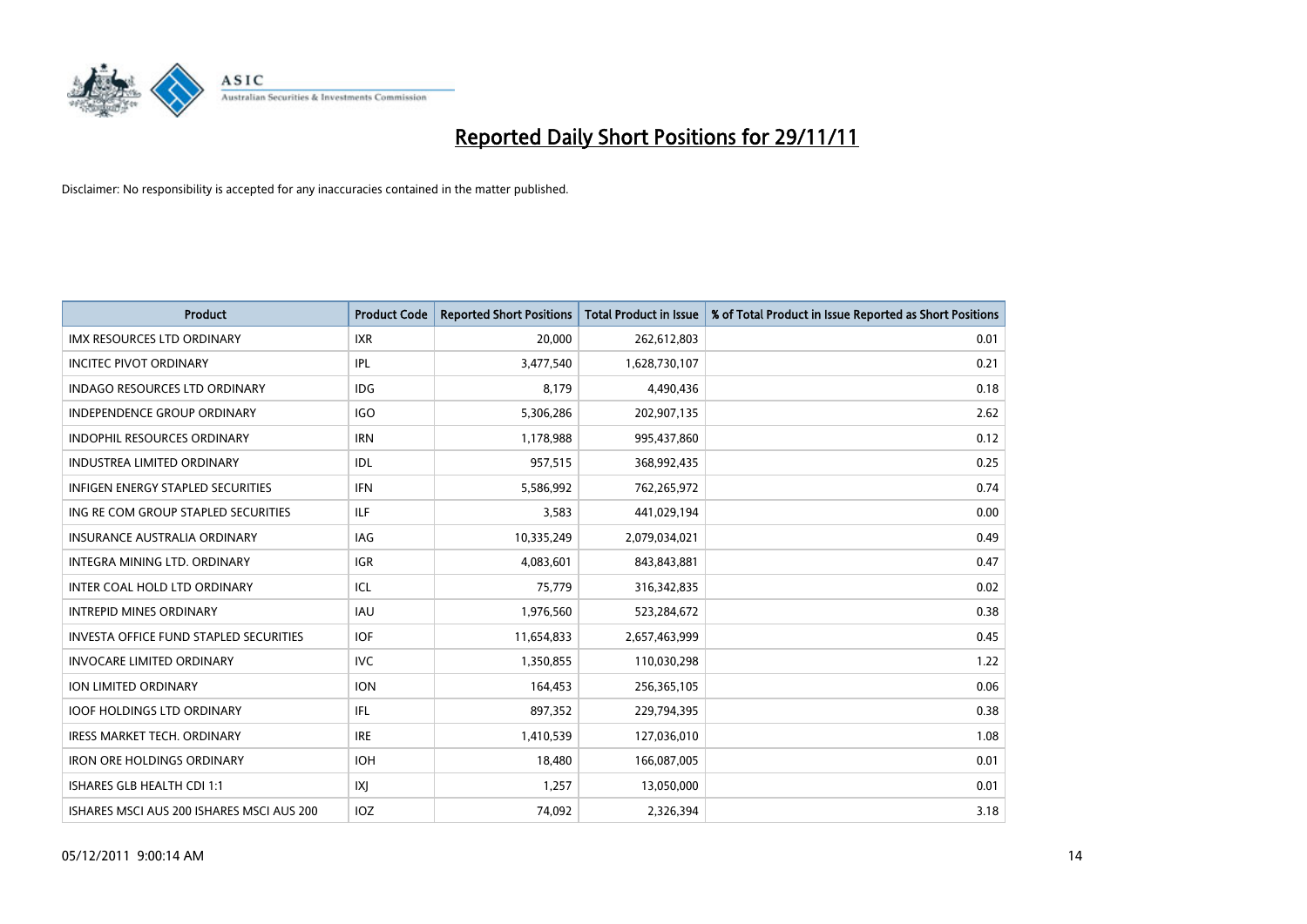

| <b>Product</b>                            | <b>Product Code</b> | <b>Reported Short Positions</b> | Total Product in Issue | % of Total Product in Issue Reported as Short Positions |
|-------------------------------------------|---------------------|---------------------------------|------------------------|---------------------------------------------------------|
| ISHARES MSCI EM MKTS CDI 1:1              | <b>IEM</b>          | 25,899                          | 425,700,000            | 0.01                                                    |
| ISHARES RUSSELL 2000 CDI 1:1              | <b>IRU</b>          | 16,527                          | 147,350,000            | 0.01                                                    |
| ISHARES S&P HIGH DIV ISHARES S&P HIGH DIV | <b>IHD</b>          | 99,992                          | 2,201,253              | 4.54                                                    |
| ISHARES SMALL ORDS ISHARES SMALL ORDS     | <b>ISO</b>          | 905,115                         | 5,401,916              | 16.76                                                   |
| <b>IVANHOE AUSTRALIA ORDINARY</b>         | <b>IVA</b>          | 813,110                         | 552,011,545            | 0.14                                                    |
| JAMES HARDIE INDUST CHESS DEPOSITARY INT  | <b>JHX</b>          | 18,074,844                      | 435,640,582            | 4.13                                                    |
| <b>JAMESON RESOURCES ORDINARY</b>         | <b>JAL</b>          | 1,600,000                       | 106,528,865            | 1.50                                                    |
| <b>JB HI-FI LIMITED ORDINARY</b>          | <b>IBH</b>          | 19,949,614                      | 98,833,643             | 20.19                                                   |
| <b>KAGARA LTD ORDINARY</b>                | KZL                 | 11,459,924                      | 718,307,956            | 1.58                                                    |
| KAROON GAS AUSTRALIA ORDINARY             | <b>KAR</b>          | 3,530,331                       | 221,420,769            | 1.57                                                    |
| KATHMANDU HOLD LTD ORDINARY               | <b>KMD</b>          | 2,154,870                       | 200,000,000            | 1.07                                                    |
| <b>KBL MINING LIMITED ORDINARY</b>        | KBL                 | 1,820                           | 164,752,978            | 0.00                                                    |
| <b>KEYBRIDGE CAPITAL ORDINARY</b>         | <b>KBC</b>          | 5.999                           | 172,070,564            | 0.00                                                    |
| KINGSGATE CONSOLID. ORDINARY              | <b>KCN</b>          | 3,470,523                       | 139,123,167            | 2.48                                                    |
| KINGSROSE MINING LTD ORDINARY             | <b>KRM</b>          | 1,150,190                       | 269,498,726            | 0.42                                                    |
| LEIGHTON HOLDINGS ORDINARY                | LEI.                | 7,340,954                       | 336,515,596            | 2.14                                                    |
| LEND LEASE GROUP UNIT/ORD STAPLED         | <b>LLC</b>          | 890,805                         | 571,804,090            | 0.15                                                    |
| LINC ENERGY LTD ORDINARY                  | <b>LNC</b>          | 7,491,294                       | 503,418,900            | 1.48                                                    |
| LIOUEFIED NATURAL ORDINARY                | <b>LNG</b>          | 370,140                         | 267,699,015            | 0.14                                                    |
| <b>LYNAS CORPORATION ORDINARY</b>         | <b>LYC</b>          | 112,908,937                     | 1,713,846,913          | 6.53                                                    |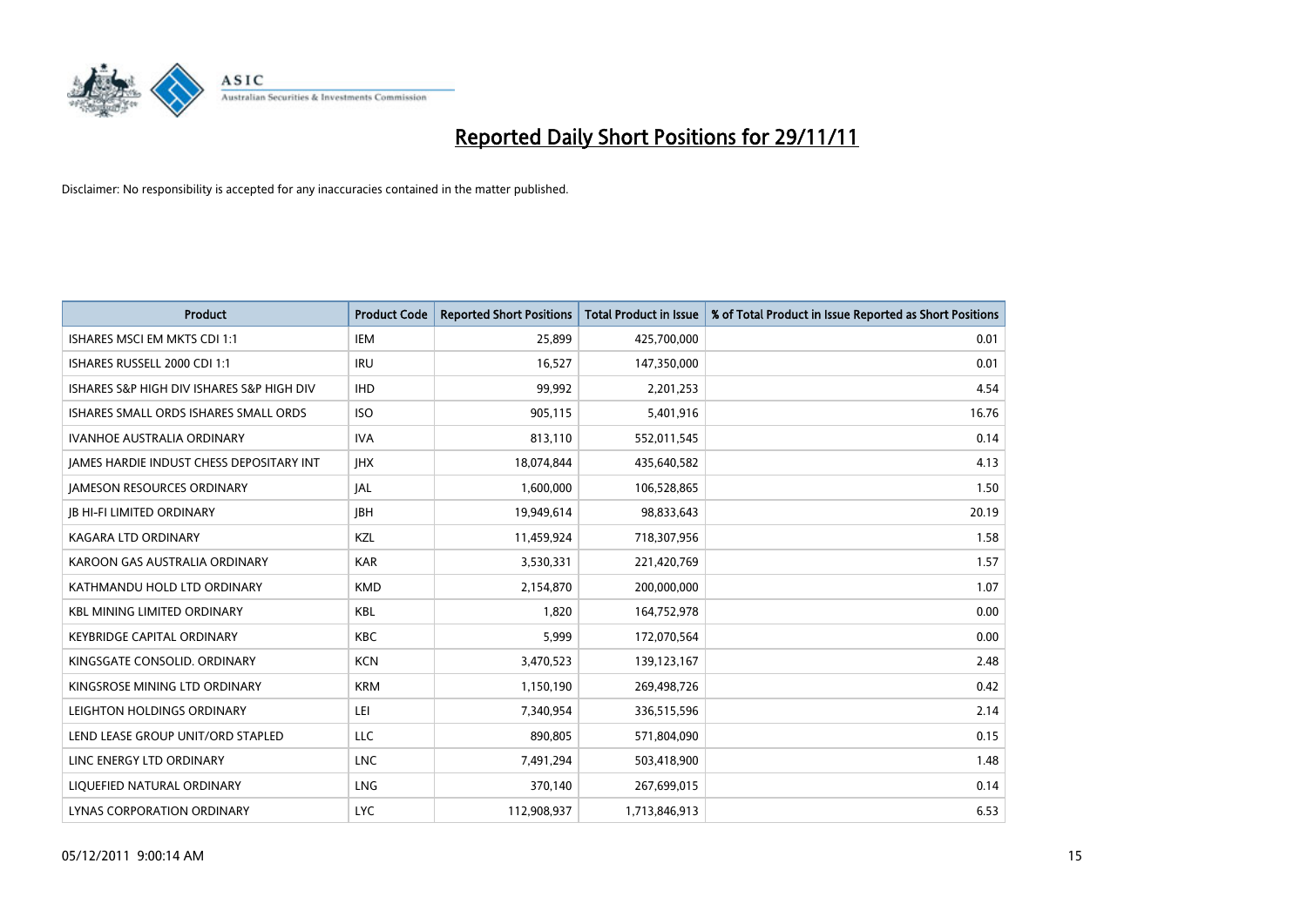

| <b>Product</b>                        | <b>Product Code</b> | <b>Reported Short Positions</b> | <b>Total Product in Issue</b> | % of Total Product in Issue Reported as Short Positions |
|---------------------------------------|---------------------|---------------------------------|-------------------------------|---------------------------------------------------------|
| M2 TELECOMMUNICATION ORDINARY         | <b>MTU</b>          | 245,090                         | 124,493,385                   | 0.19                                                    |
| MACARTHUR COAL ORDINARY               | <b>MCC</b>          | 581,961                         | 302,092,343                   | 0.19                                                    |
| <b>MACMAHON HOLDINGS ORDINARY</b>     | <b>MAH</b>          | 2,752,093                       | 738,631,705                   | 0.37                                                    |
| MACQ ATLAS ROADS GRP ORDINARY STAPLED | <b>MQA</b>          | 14,946,584                      | 464,279,594                   | 3.22                                                    |
| MACQUARIE GROUP LTD ORDINARY          | <b>MOG</b>          | 6,029,082                       | 348,545,115                   | 1.67                                                    |
| MAP GROUP STAPLED US PROHIBIT.        | <b>MAP</b>          | 4,358,276                       | 1,861,210,782                 | 0.23                                                    |
| <b>MARENGO MINING ORDINARY</b>        | <b>MGO</b>          | 39,850                          | 1,002,399,863                 | 0.00                                                    |
| MATRIX C & E LTD ORDINARY             | <b>MCE</b>          | 433,571                         | 77,081,507                    | 0.55                                                    |
| MCMILLAN SHAKESPEARE ORDINARY         | <b>MMS</b>          | 10,085                          | 70,639,319                    | 0.01                                                    |
| MCPHERSON'S LTD ORDINARY              | <b>MCP</b>          | 14,050                          | 72,401,758                    | 0.02                                                    |
| MEDUSA MINING LTD ORDINARY            | <b>MML</b>          | 660,542                         | 188,837,911                   | 0.33                                                    |
| MELBOURNE IT LIMITED ORDINARY         | <b>MLB</b>          | 136,142                         | 81,352,178                    | 0.17                                                    |
| MEO AUSTRALIA LTD ORDINARY            | <b>MEO</b>          | 3,159,839                       | 539,913,260                   | 0.58                                                    |
| <b>MERMAID MARINE ORDINARY</b>        | <b>MRM</b>          | 555,180                         | 217,810,915                   | 0.24                                                    |
| MESOBLAST LIMITED ORDINARY            | <b>MSB</b>          | 7,612,402                       | 280,425,258                   | 2.72                                                    |
| METALS X LIMITED ORDINARY             | <b>MLX</b>          | 482,267                         | 1,327,100,831                 | 0.04                                                    |
| METCASH LIMITED ORDINARY              | <b>MTS</b>          | 28,216,549                      | 771,343,008                   | 3.62                                                    |
| METGASCO LIMITED ORDINARY             | <b>MEL</b>          | 235,435                         | 338,958,156                   | 0.07                                                    |
| METMINCO LIMITED ORDINARY             | <b>MNC</b>          | 4,608,559                       | 1,462,616,146                 | 0.31                                                    |
| MHM METALS LIMITED ORDINARY           | <b>MHM</b>          | 149,664                         | 102,787,013                   | 0.15                                                    |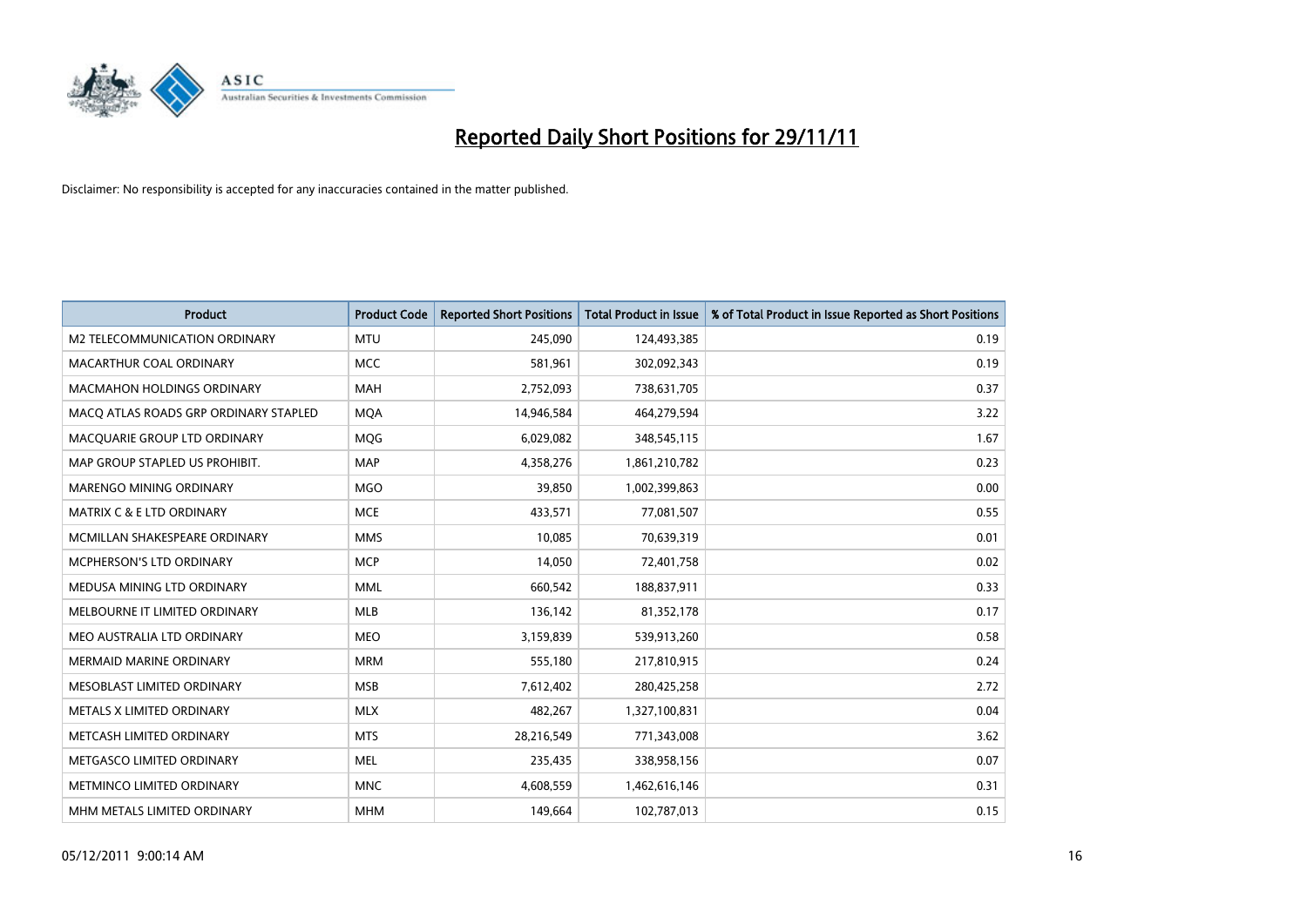

| Product                           | <b>Product Code</b> | <b>Reported Short Positions</b> | <b>Total Product in Issue</b> | % of Total Product in Issue Reported as Short Positions |
|-----------------------------------|---------------------|---------------------------------|-------------------------------|---------------------------------------------------------|
| MICLYN EXP OFFSHR ORDINARY        | <b>MIO</b>          | 19,297                          | 274,618,684                   | 0.01                                                    |
| MINARA RESOURCES ORDINARY         | <b>MRE</b>          | 85                              | 1,169,424,487                 | 0.00                                                    |
| MINCOR RESOURCES NL ORDINARY      | <b>MCR</b>          | 1,017,889                       | 196,180,804                   | 0.51                                                    |
| MINEMAKERS LIMITED ORDINARY       | <b>MAK</b>          | 44,227                          | 228,236,727                   | 0.02                                                    |
| MINERAL DEPOSITS ORDINARY         | <b>MDL</b>          | 229,762                         | 83,538,786                    | 0.27                                                    |
| MINERAL RESOURCES, ORDINARY       | <b>MIN</b>          | 951,664                         | 184,376,989                   | 0.51                                                    |
| MIRABELA NICKEL LTD ORDINARY      | <b>MBN</b>          | 16,622,926                      | 491,781,237                   | 3.38                                                    |
| MIRVAC GROUP STAPLED SECURITIES   | <b>MGR</b>          | 23,776,665                      | 3,416,924,188                 | 0.67                                                    |
| <b>MOLOPO ENERGY LTD ORDINARY</b> | <b>MPO</b>          | 1,689,339                       | 245,579,810                   | 0.69                                                    |
| MOLY MINES LIMITED ORDINARY       | <b>MOL</b>          | 9,090                           | 384,893,989                   | 0.00                                                    |
| MONADELPHOUS GROUP ORDINARY       | <b>MND</b>          | 1,804,795                       | 88,674,327                    | 2.03                                                    |
| MORTGAGE CHOICE LTD ORDINARY      | <b>MOC</b>          | 1,094,912                       | 119,948,255                   | 0.91                                                    |
| MOSAIC OIL NL ORDINARY            | <b>MOS</b>          | 41,742                          | 866,910,775                   | 0.00                                                    |
| <b>MOUNT GIBSON IRON ORDINARY</b> | <b>MGX</b>          | 9,138,992                       | 1,082,570,693                 | 0.86                                                    |
| MSF SUGAR LIMITED ORDINARY        | <b>MSF</b>          | 18,648                          | 69,248,422                    | 0.03                                                    |
| MULTIPLEX SITES SITES             | <b>MXUPA</b>        | 22                              | 4,500,000                     | 0.00                                                    |
| MURCHISON METALS LTD ORDINARY     | <b>MMX</b>          | 20,275,852                      | 442,437,524                   | 4.59                                                    |
| <b>MYER HOLDINGS LTD ORDINARY</b> | <b>MYR</b>          | 62,804,181                      | 583,384,551                   | 10.74                                                   |
| <b>MYSTATE LIMITED ORDINARY</b>   | <b>MYS</b>          | 106,366                         | 67,463,454                    | 0.16                                                    |
| NATIONAL AUST. BANK ORDINARY      | <b>NAB</b>          | 15,740,737                      | 2,204,213,794                 | 0.71                                                    |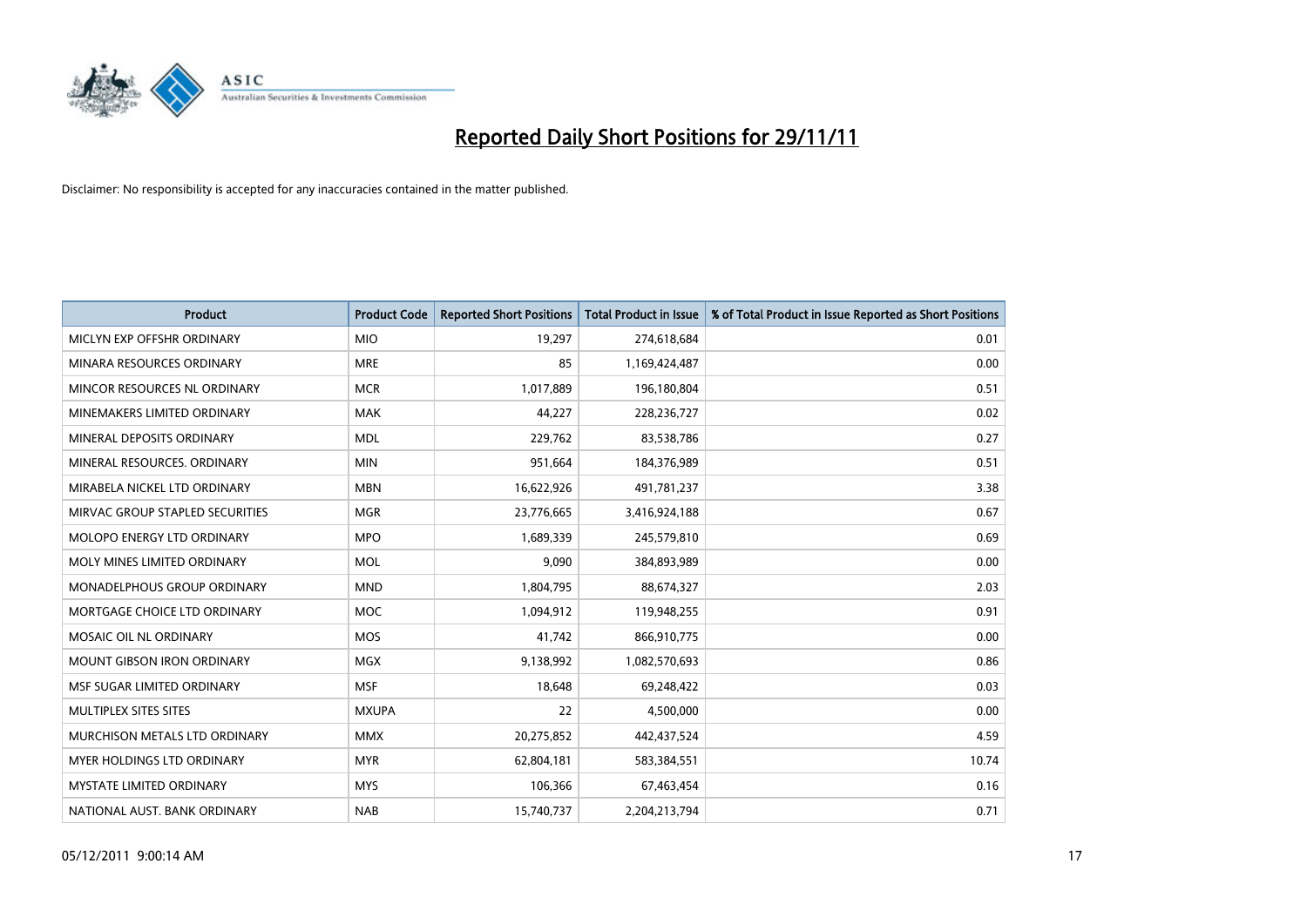

| Product                       | <b>Product Code</b> | <b>Reported Short Positions</b> | <b>Total Product in Issue</b> | % of Total Product in Issue Reported as Short Positions |
|-------------------------------|---------------------|---------------------------------|-------------------------------|---------------------------------------------------------|
| NATURAL FUEL LIMITED ORDINARY | <b>NFL</b>          | 1                               | 1,121,912                     | 0.00                                                    |
| NAVIGATOR RESOURCES ORDINARY  | <b>NAV</b>          | 500                             | 2,222,093,840                 | 0.00                                                    |
| NAVITAS LIMITED ORDINARY      | <b>NVT</b>          | 3,036,574                       | 375,318,628                   | 0.79                                                    |
| NEPTUNE MARINE ORDINARY       | <b>NMS</b>          | 182,253                         | 1,748,545,632                 | 0.01                                                    |
| NEW HOPE CORPORATION ORDINARY | <b>NHC</b>          | 650,838                         | 830,230,549                   | 0.07                                                    |
| NEW STANDARD ENERGY ORDINARY  | <b>NSE</b>          | 356,385                         | 229,052,955                   | 0.15                                                    |
| NEWCREST MINING ORDINARY      | <b>NCM</b>          | 1,738,031                       | 765,495,616                   | 0.21                                                    |
| NEWS CORP A NON-VOTING CDI    | <b>NWSLV</b>        | 2,151,094                       | 1,702,578,689                 | 0.13                                                    |
| NEWS CORP B VOTING CDI        | <b>NWS</b>          | 2,002,916                       | 798,520,953                   | 0.25                                                    |
| NEXBIS LIMITED ORDINARY       | <b>NBS</b>          | 63,733                          | 798,356,704                   | 0.01                                                    |
| NEXUS ENERGY LIMITED ORDINARY | <b>NXS</b>          | 9,247,828                       | 1,326,821,159                 | 0.68                                                    |
| NIB HOLDINGS LIMITED ORDINARY | <b>NHF</b>          | 104,911                         | 466,733,110                   | 0.02                                                    |
| NIDO PETROLEUM ORDINARY       | <b>NDO</b>          | 105,293                         | 1,389,163,151                 | 0.01                                                    |
| NOBLE MINERAL RES ORDINARY    | <b>NMG</b>          | 788,170                         | 523,308,820                   | 0.16                                                    |
| NORTHERN CREST ORDINARY       | <b>NOC</b>          | 15,248                          | 133,484,723                   | 0.01                                                    |
| NORTHERN IRON LTD ORDINARY    | <b>NFE</b>          | 815,512                         | 336,084,863                   | 0.23                                                    |
| NRW HOLDINGS LIMITED ORDINARY | <b>NWH</b>          | 2,926,092                       | 278,888,011                   | 1.03                                                    |
| NUCOAL RESOURCES NL ORDINARY  | <b>NCR</b>          | 79,200                          | 441,150,707                   | 0.02                                                    |
| NUFARM LIMITED ORDINARY       | <b>NUF</b>          | 4,058,268                       | 261,947,565                   | 1.54                                                    |
| OAKTON LIMITED ORDINARY       | <b>OKN</b>          | 642,793                         | 93,800,235                    | 0.68                                                    |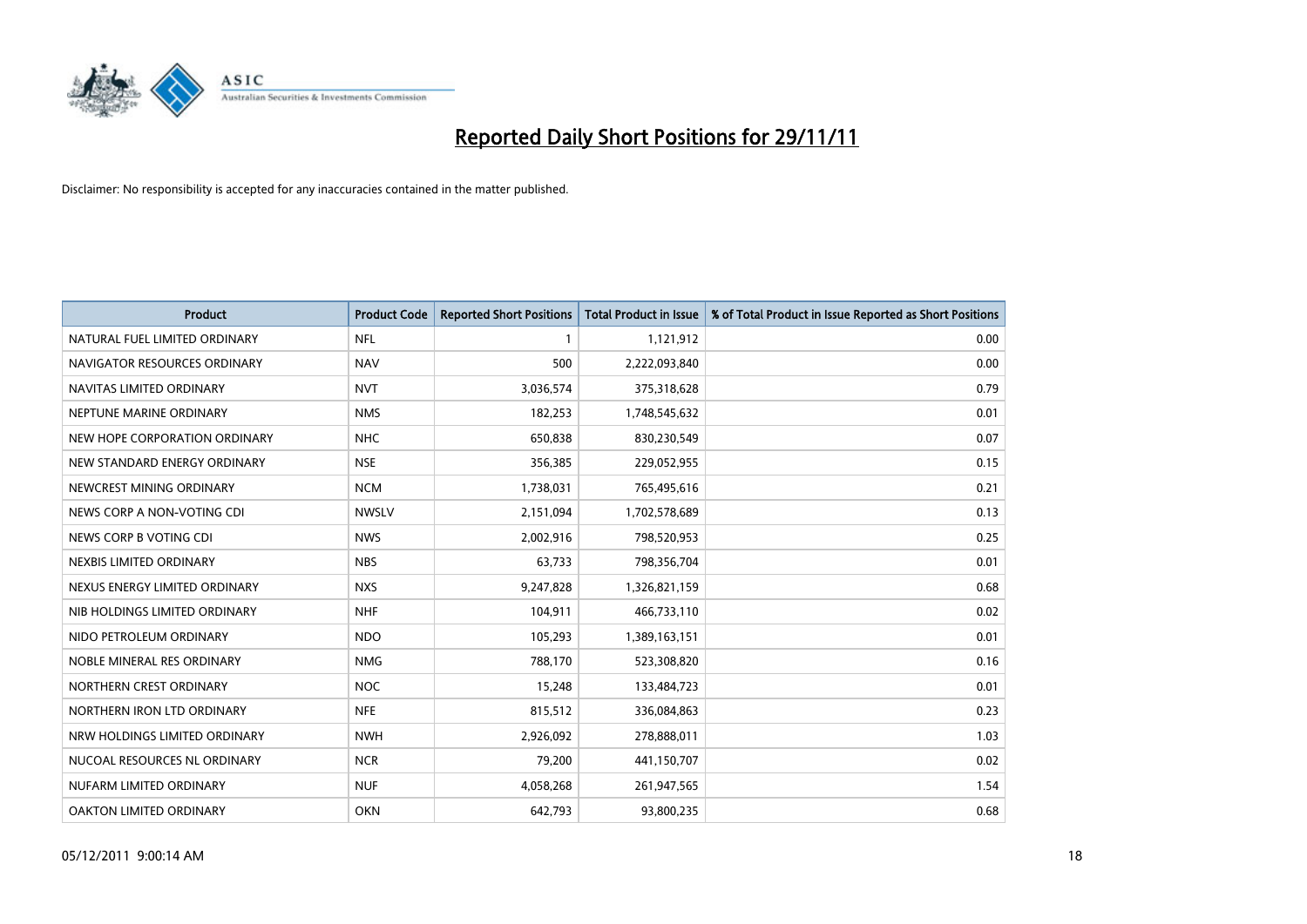

| Product                               | <b>Product Code</b> | <b>Reported Short Positions</b> | <b>Total Product in Issue</b> | % of Total Product in Issue Reported as Short Positions |
|---------------------------------------|---------------------|---------------------------------|-------------------------------|---------------------------------------------------------|
| OCEANAGOLD CORP. CHESS DEPOSITARY INT | <b>OGC</b>          | 871,667                         | 262,642,606                   | 0.31                                                    |
| OCEANIA CAPITAL LTD ORDINARY          | <b>OCP</b>          | 2,500                           | 91,921,295                    | 0.00                                                    |
| OIL SEARCH LTD ORDINARY               | <b>OSH</b>          | 6,927,067                       | 1,325,155,171                 | 0.52                                                    |
| OM HOLDINGS LIMITED ORDINARY          | OMH                 | 11,238,484                      | 504,105,150                   | 2.22                                                    |
| <b>ONESTEEL LIMITED ORDINARY</b>      | OST                 | 45,020,174                      | 1,342,393,583                 | 3.34                                                    |
| ORICA LIMITED ORDINARY                | ORI                 | 2,811,827                       | 363,966,570                   | 0.74                                                    |
| ORICA LIMITED STEP UP PREFERENCE      | <b>ORIPB</b>        | 151,326                         | 5,000,000                     | 3.03                                                    |
| ORIGIN ENERGY ORDINARY                | ORG                 | 3,027,983                       | 1,086,123,061                 | 0.26                                                    |
| OROCOBRE LIMITED ORDINARY             | <b>ORE</b>          | 179,252                         | 103,195,029                   | 0.17                                                    |
| OROTONGROUP LIMITED ORDINARY          | <b>ORL</b>          | 5,935                           | 40,880,902                    | 0.01                                                    |
| OTTO ENERGY LIMITED ORDINARY          | <b>OEL</b>          | 109,204                         | 1,138,290,071                 | 0.01                                                    |
| OZ MINERALS DEFERRED SETTLEMENT       | <b>OZLDA</b>        | 54,249                          | 323,854,651                   | 0.02                                                    |
| OZ MINERALS ORDINARY                  | OZL                 | 9,601,949                       | 316,690,008                   | 3.00                                                    |
| <b>PACIFIC BRANDS ORDINARY</b>        | <b>PBG</b>          | 7,518,532                       | 912,915,695                   | 0.83                                                    |
| PALADIN ENERGY LTD ORDINARY           | <b>PDN</b>          | 38,462,485                      | 835,429,464                   | 4.59                                                    |
| PANAUST LIMITED DEFERRED SETTLEMENT   | <b>PNADA</b>        | 78,691                          | 593,001,686                   | 0.01                                                    |
| PANAUST LIMITED ORDINARY              | <b>PNA</b>          | 11,783,302                      | 593,892,185                   | 1.97                                                    |
| PANORAMIC RESOURCES ORDINARY          | PAN                 | 1,086,684                       | 207,050,710                   | 0.51                                                    |
| PAPERLINX LIMITED ORDINARY            | <b>PPX</b>          | 5,611,233                       | 609,280,761                   | 0.92                                                    |
| PAPILLON RES LTD ORDINARY             | PIR                 | 482,808                         | 209,170,467                   | 0.23                                                    |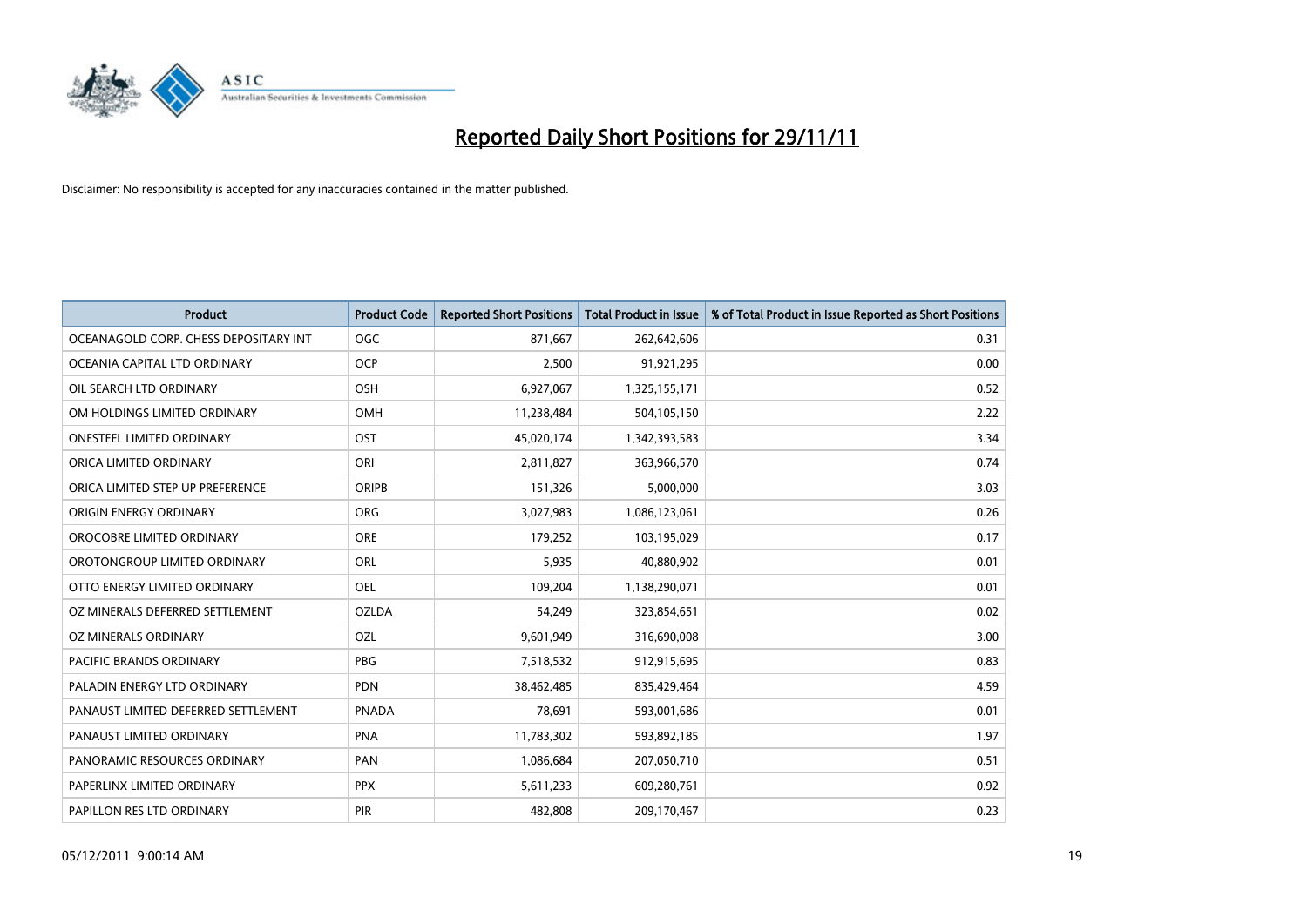

| Product                                 | <b>Product Code</b> | <b>Reported Short Positions</b> | <b>Total Product in Issue</b> | % of Total Product in Issue Reported as Short Positions |
|-----------------------------------------|---------------------|---------------------------------|-------------------------------|---------------------------------------------------------|
| PATTIES FOODS LTD ORDINARY              | PFL                 | 1                               | 138,989,223                   | 0.00                                                    |
| PEET LIMITED ORDINARY                   | <b>PPC</b>          | 852,343                         | 320,170,604                   | 0.28                                                    |
| PENINSULA ENERGY LTD ORDINARY           | <b>PEN</b>          | 1,493,377                       | 2,135,490,443                 | 0.07                                                    |
| PERILYA LIMITED ORDINARY                | PEM                 | 1,059,225                       | 722,413,904                   | 0.15                                                    |
| PERPETUAL LIMITED ORDINARY              | PPT                 | 2,863,692                       | 41,342,420                    | 6.92                                                    |
| PERSEUS MINING LTD ORDINARY             | PRU                 | 1,430,221                       | 455,827,088                   | 0.30                                                    |
| PETSEC ENERGY ORDINARY                  | PSA                 | 223,332                         | 231,283,622                   | 0.10                                                    |
| PHARMAXIS LTD ORDINARY                  | <b>PXS</b>          | 1,909,215                       | 269,243,547                   | 0.71                                                    |
| PHOTON GROUP LTD ORDINARY               | <b>PGA</b>          | 250,510                         | 1,540,886,866                 | 0.02                                                    |
| PLATINUM ASSET ORDINARY                 | <b>PTM</b>          | 6,106,391                       | 561,347,878                   | 1.11                                                    |
| PLATINUM AUSTRALIA ORDINARY             | PLA                 | 5,932,488                       | 442,130,039                   | 1.34                                                    |
| PLATINUM AUSTRALIA RIGHTS 09-DEC-11 DEF | <b>PLAR</b>         | 76,999                          | 36,844,170                    | 0.21                                                    |
| PLATINUM CAPITAL LTD ORDINARY           | <b>PMC</b>          | $\mathbf{1}$                    | 165,756,878                   | 0.00                                                    |
| PLUTON RESOURCES ORDINARY               | <b>PLV</b>          | 102                             | 227,338,688                   | 0.00                                                    |
| PMI GOLD CORP CDI 1:1                   | <b>PVM</b>          | 32                              | 52,109,650                    | 0.00                                                    |
| PMP LIMITED ORDINARY                    | <b>PMP</b>          | 762,687                         | 329,842,473                   | 0.24                                                    |
| PORT BOUVARD LIMITED ORDINARY           | PBD                 | 6,754                           | 593,868,295                   | 0.00                                                    |
| PREMIER INVESTMENTS ORDINARY            | <b>PMV</b>          | 446,778                         | 155,062,831                   | 0.29                                                    |
| PRIMA BIOMED LTD ORDINARY               | <b>PRR</b>          | 3,319,651                       | 1,016,742,788                 | 0.32                                                    |
| PRIMARY HEALTH CARE ORDINARY            | <b>PRY</b>          | 10,753,427                      | 500,336,679                   | 2.15                                                    |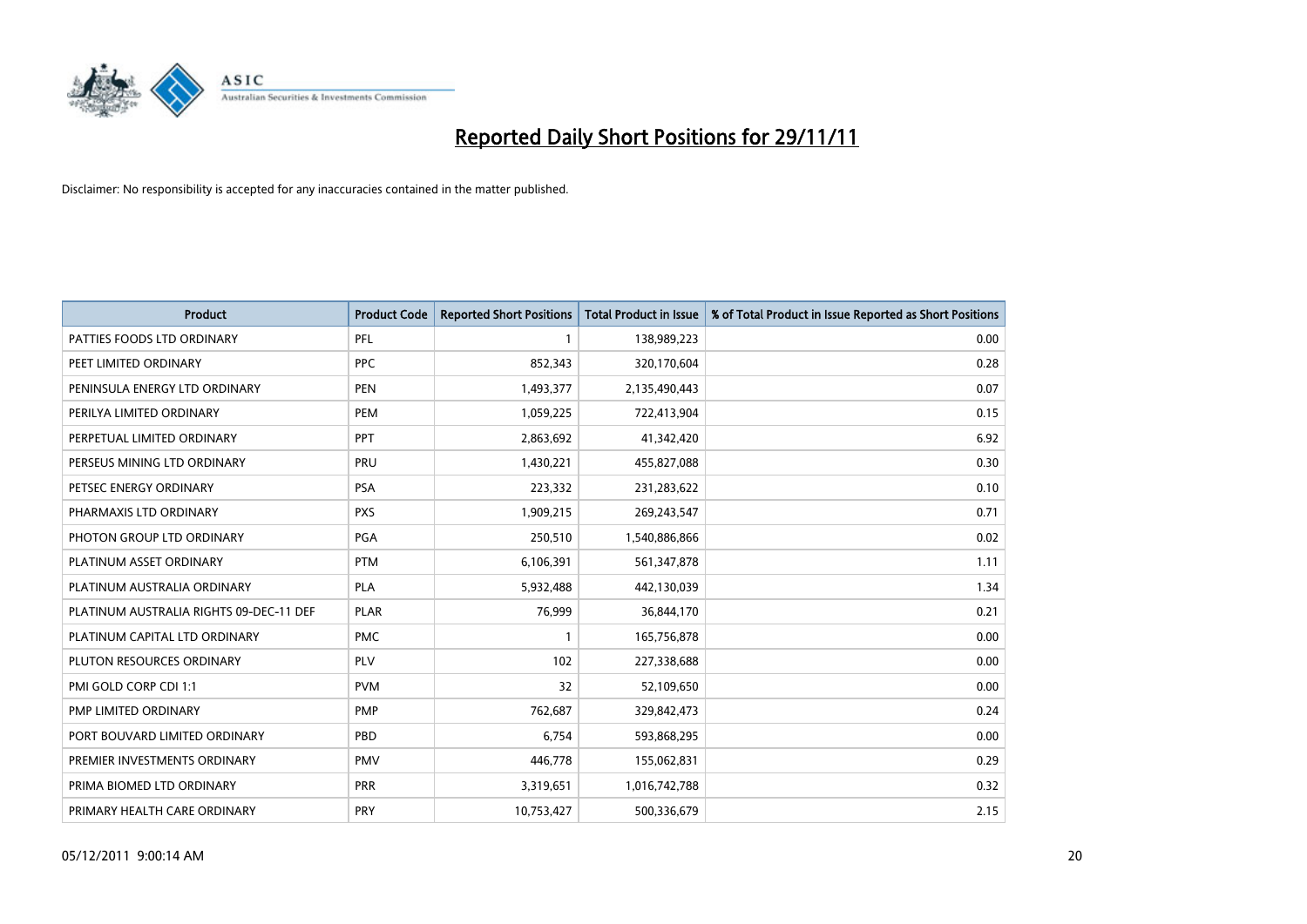

| Product                              | <b>Product Code</b> | <b>Reported Short Positions</b> | <b>Total Product in Issue</b> | % of Total Product in Issue Reported as Short Positions |
|--------------------------------------|---------------------|---------------------------------|-------------------------------|---------------------------------------------------------|
| PRIME INFR GROUP. STAPLED SECURITIES | PIH                 | 308,735                         | 351,776,795                   | 0.09                                                    |
| PRIME MEDIA GRP LTD ORDINARY         | PRT                 | 989                             | 366,330,303                   | 0.00                                                    |
| PRIMEAG AUSTRALIA ORDINARY           | PAG                 | 61,664                          | 266,394,444                   | 0.03                                                    |
| PROGEN PHARMACEUTIC ORDINARY         | PGL                 | 151,596                         | 24,709,097                    | 0.61                                                    |
| PROGRAMMED ORDINARY                  | <b>PRG</b>          | 531,095                         | 118,169,908                   | 0.44                                                    |
| PSIVIDA CORP CDI 1:1                 | <b>PVA</b>          | 6,878                           | 8,689,940                     | 0.08                                                    |
| <b>QANTAS AIRWAYS ORDINARY</b>       | QAN                 | 30,136,232                      | 2,265,123,620                 | 1.33                                                    |
| OBE INSURANCE GROUP ORDINARY         | <b>OBE</b>          | 15,026,411                      | 1,115,545,692                 | 1.33                                                    |
| OR NATIONAL LIMITED ORDINARY         | <b>ORN</b>          | 22,894,131                      | 2,440,000,000                 | 0.92                                                    |
| ORXPHARMA LTD ORDINARY               | QRX                 | 367,763                         | 144,244,857                   | 0.25                                                    |
| <b>QUBE LOGISTICS HLDG ORDINARY</b>  | QUB                 | 119,888                         | 809,646,656                   | 0.01                                                    |
| RAMELIUS RESOURCES ORDINARY          | <b>RMS</b>          | 3,261,683                       | 326,556,273                   | 0.99                                                    |
| RAMSAY HEALTH CARE ORDINARY          | <b>RHC</b>          | 1,257,796                       | 202,081,252                   | 0.62                                                    |
| RANGE RESOURCES LTD ORDINARY         | <b>RRS</b>          | 1,712,700                       | 1,602,030,474                 | 0.11                                                    |
| <b>RCR TOMLINSON ORDINARY</b>        | <b>RCR</b>          | 68,067                          | 133,601,005                   | 0.05                                                    |
| REA GROUP ORDINARY                   | <b>REA</b>          | 392,731                         | 131,714,699                   | 0.30                                                    |
| <b>RECKON LIMITED ORDINARY</b>       | <b>RKN</b>          | 831,500                         | 133,354,672                   | 0.62                                                    |
| <b>RED FORK ENERGY ORDINARY</b>      | <b>RFE</b>          | 7,696                           | 269,769,853                   | 0.00                                                    |
| REDBANK ENERGY LTD ORDINARY          | <b>AEJ</b>          | 19                              | 786,287                       | 0.00                                                    |
| REED RESOURCES LTD ORDINARY          | <b>RDR</b>          | 466,258                         | 264,742,501                   | 0.18                                                    |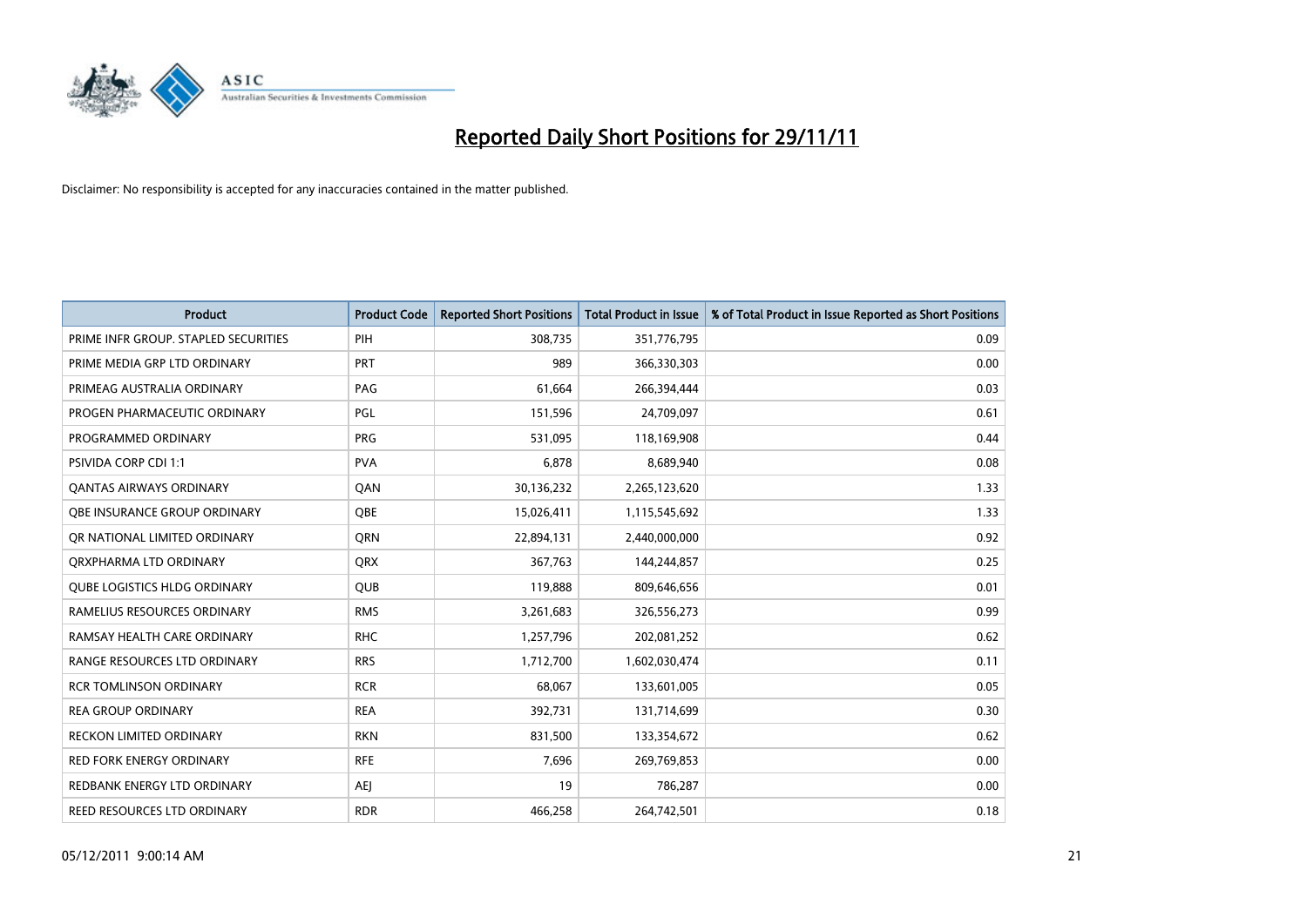

| Product                             | <b>Product Code</b> | <b>Reported Short Positions</b> | <b>Total Product in Issue</b> | % of Total Product in Issue Reported as Short Positions |
|-------------------------------------|---------------------|---------------------------------|-------------------------------|---------------------------------------------------------|
| <b>REGIS RESOURCES ORDINARY</b>     | <b>RRL</b>          | 1,090,068                       | 434,457,441                   | 0.27                                                    |
| RESMED INC CDI 10:1                 | <b>RMD</b>          | 5,829,714                       | 1,556,242,300                 | 0.37                                                    |
| RESOLUTE MINING ORDINARY            | <b>RSG</b>          | 4,453,116                       | 475,163,489                   | 0.91                                                    |
| <b>RESOURCE GENERATION ORDINARY</b> | <b>RES</b>          | 214,311                         | 262,895,652                   | 0.08                                                    |
| <b>RETAIL FOOD GROUP ORDINARY</b>   | <b>RFG</b>          | 7,264                           | 108,229,282                   | 0.01                                                    |
| REVERSE CORP LIMITED ORDINARY       | <b>REF</b>          | 25,141                          | 92,382,175                    | 0.03                                                    |
| REX MINERALS LIMITED ORDINARY       | <b>RXM</b>          | 1,458,369                       | 153,635,519                   | 0.94                                                    |
| RHG LIMITED ORDINARY                | <b>RHG</b>          | 56,619                          | 308,483,177                   | 0.02                                                    |
| <b>RIALTO ENERGY ORDINARY</b>       | <b>RIA</b>          | 119,977                         | 375,006,264                   | 0.03                                                    |
| RINKER GROUP LIMITED ORDINARY       | <b>RIN</b>          | 89,729                          | 898,888,785                   | 0.01                                                    |
| RIO TINTO LIMITED ORDINARY          | <b>RIO</b>          | 22,382,616                      | 435,758,720                   | 5.15                                                    |
| RIVERCITY MOTORWAY STAPLED          | <b>RCY</b>          | 132,000                         | 957,010,115                   | 0.01                                                    |
| RIVERSDALE MINING ORDINARY          | <b>RIV</b>          | 10,200                          | 244,431,186                   | 0.00                                                    |
| ROC OIL COMPANY ORDINARY            | <b>ROC</b>          | 2,258,780                       | 683,029,641                   | 0.32                                                    |
| ROYAL WOLF HOLDINGS ORDINARY        | <b>RWH</b>          | 11,000                          | 100,387,052                   | 0.01                                                    |
| SAI GLOBAL LIMITED ORDINARY         | SAI                 | 1,766,533                       | 202,259,037                   | 0.87                                                    |
| SALMAT LIMITED ORDINARY             | <b>SLM</b>          | 474,870                         | 159,802,174                   | 0.29                                                    |
| SAMSON OIL & GAS LTD ORDINARY       | SSN                 | 207,016                         | 1,750,183,770                 | 0.00                                                    |
| SANDFIRE RESOURCES ORDINARY         | <b>SFR</b>          | 2,465,871                       | 150,879,969                   | 1.64                                                    |
| SANTOS LTD DEF EX ESG               | <b>STON</b>         | 13,532                          | 53,206,121                    | 0.03                                                    |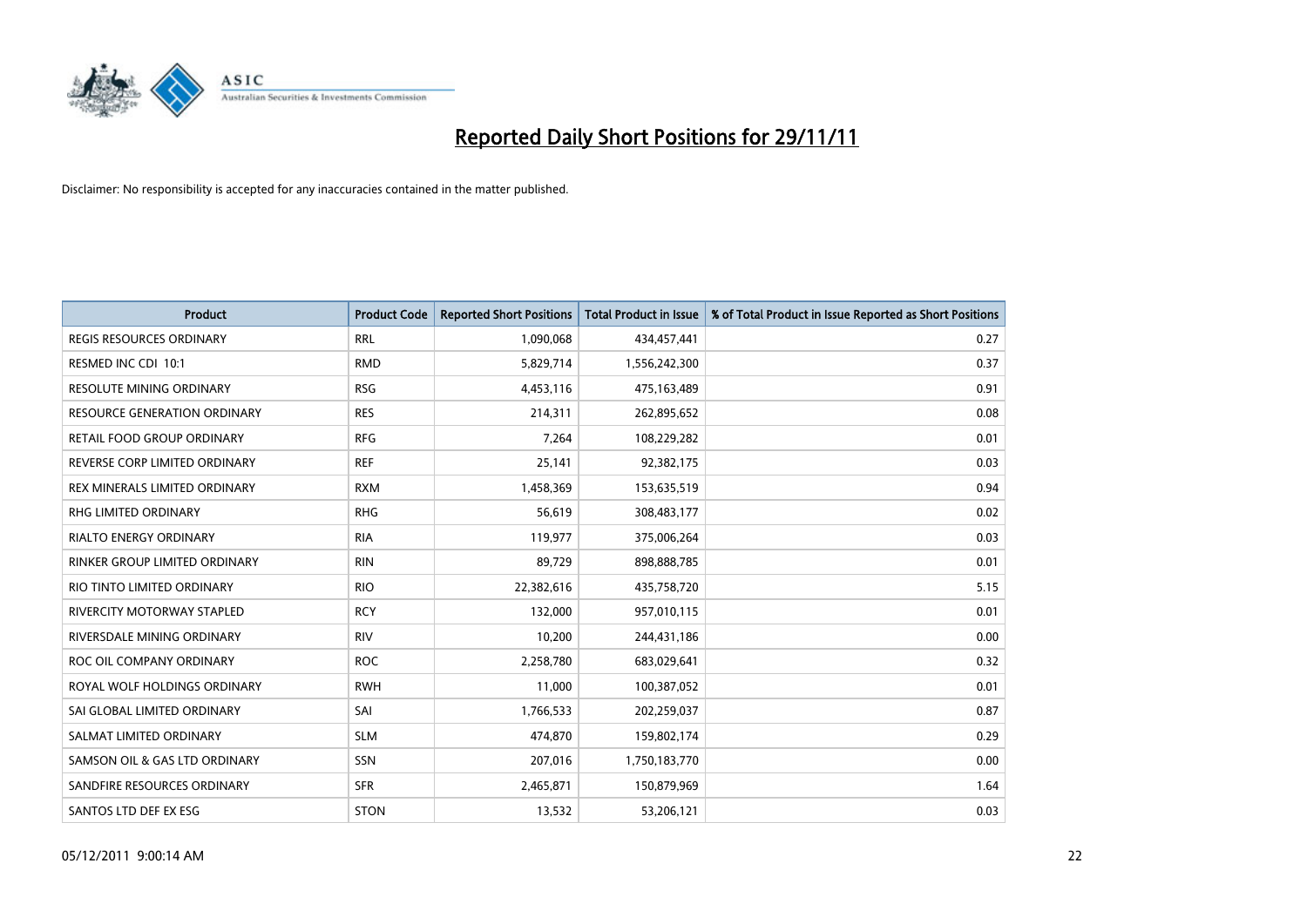

| <b>Product</b>                           | <b>Product Code</b> | <b>Reported Short Positions</b> | <b>Total Product in Issue</b> | % of Total Product in Issue Reported as Short Positions |
|------------------------------------------|---------------------|---------------------------------|-------------------------------|---------------------------------------------------------|
| <b>SANTOS LTD ORDINARY</b>               | <b>STO</b>          | 12,577,956                      | 941,523,332                   | 1.31                                                    |
| SARACEN MINERAL ORDINARY                 | <b>SAR</b>          | 147,714                         | 593,210,240                   | 0.02                                                    |
| SEDGMAN LIMITED ORDINARY                 | <b>SDM</b>          | 329,762                         | 212,215,619                   | 0.15                                                    |
| SEEK LIMITED ORDINARY                    | <b>SEK</b>          | 14,868,233                      | 337,101,307                   | 4.41                                                    |
| SELECT HARVESTS ORDINARY                 | SHV                 | 30,094                          | 56,392,664                    | 0.06                                                    |
| SENETAS CORPORATION ORDINARY             | <b>SEN</b>          | 756,999                         | 463,105,195                   | 0.16                                                    |
| SENEX ENERGY LIMITED ORDINARY            | <b>SXY</b>          | 400,000                         | 917,392,416                   | 0.04                                                    |
| SERVCORP LIMITED ORDINARY                | SRV                 | 26,183                          | 98,440,807                    | 0.03                                                    |
| SERVICE STREAM ORDINARY                  | SSM                 | 344,663                         | 283,418,867                   | 0.12                                                    |
| SEVEN GROUP HOLDINGS CONV. RED. PREF.    | <b>SVWPA</b>        | 69,586                          | 4,963,640                     | 1.40                                                    |
| SEVEN GROUP HOLDINGS ORDINARY            | <b>SVW</b>          | 469,219                         | 306,410,281                   | 0.14                                                    |
| SEVEN WEST MEDIA LTD ORDINARY            | SWM                 | 2,201,370                       | 645,719,542                   | 0.34                                                    |
| SIGMA PHARMACEUTICAL ORDINARY            | <b>SIP</b>          | 12,960,662                      | 1,178,626,572                 | 1.09                                                    |
| SILEX SYSTEMS ORDINARY                   | <b>SLX</b>          | 460,497                         | 170,133,997                   | 0.27                                                    |
| SILVER LAKE RESOURCE ORDINARY            | <b>SLR</b>          | 1,337,799                       | 206,291,063                   | 0.64                                                    |
| SIMS METAL MGMT LTD ORDINARY             | SGM                 | 3,105,199                       | 207,193,497                   | 1.51                                                    |
| SINGAPORE TELECOMM. CHESS DEPOSITARY INT | SGT                 | 6,583,923                       | 188,667,418                   | 3.49                                                    |
| SIRIUS RESOURCES NL ORDINARY             | <b>SIR</b>          | 82,500                          | 137,134,586                   | 0.06                                                    |
| SIRTEX MEDICAL ORDINARY                  | <b>SRX</b>          | 2,339                           | 55,768,136                    | 0.00                                                    |
| SKILLED GROUP LTD ORDINARY               | <b>SKE</b>          | 47,013                          | 233, 243, 776                 | 0.01                                                    |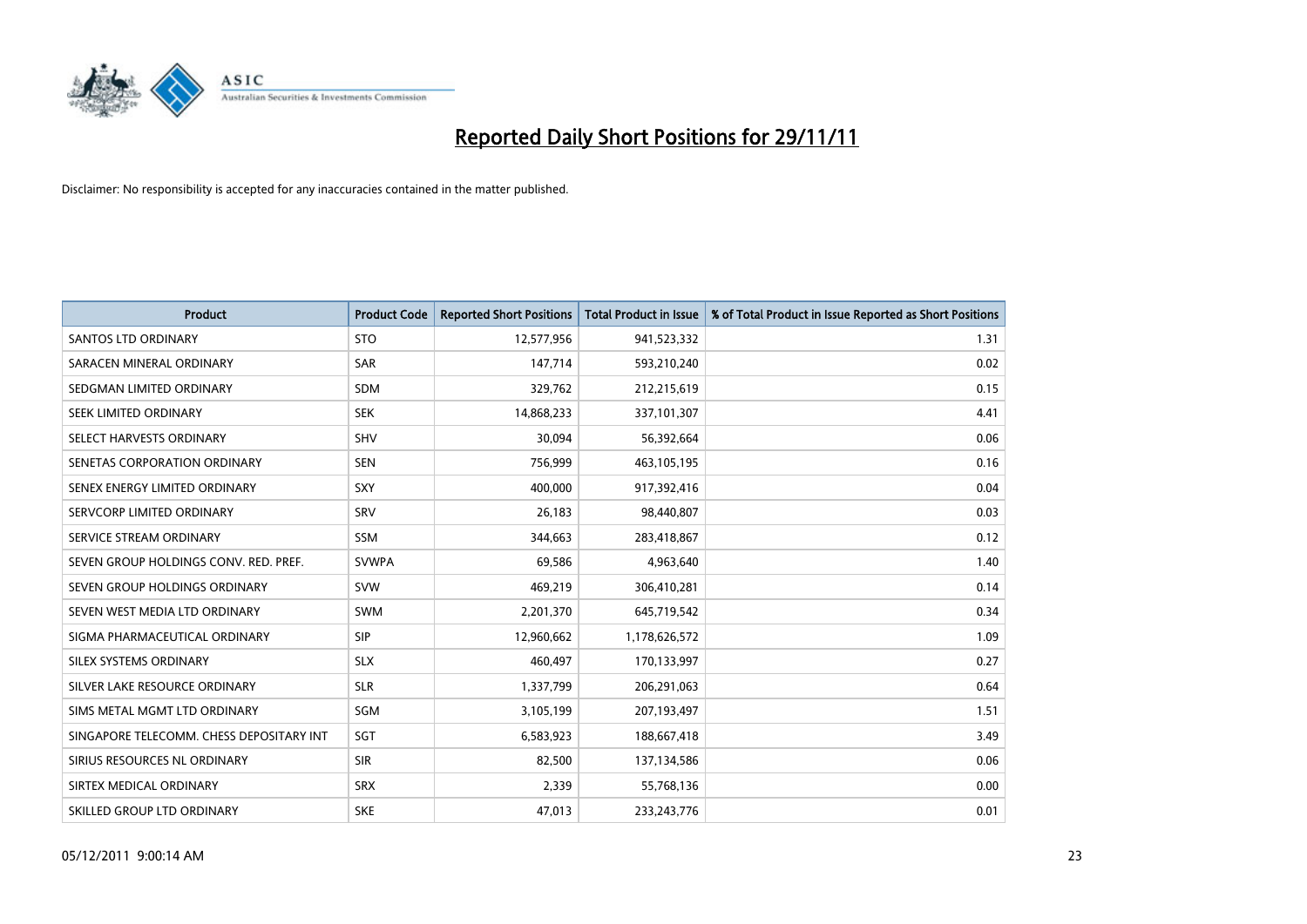

| <b>Product</b>                            | <b>Product Code</b> | <b>Reported Short Positions</b> | <b>Total Product in Issue</b> | % of Total Product in Issue Reported as Short Positions |
|-------------------------------------------|---------------------|---------------------------------|-------------------------------|---------------------------------------------------------|
| SMS MANAGEMENT, ORDINARY                  | <b>SMX</b>          | 95,672                          | 68,290,180                    | 0.14                                                    |
| SONIC HEALTHCARE ORDINARY                 | <b>SHL</b>          | 5,605,039                       | 389,969,875                   | 1.43                                                    |
| SOUTH BOULDER MINES ORDINARY              | <b>STB</b>          | 127,583                         | 87,115,688                    | 0.14                                                    |
| SP AUSNET STAPLED SECURITIES              | SPN                 | 1,065,752                       | 2,850,932,204                 | 0.02                                                    |
| SPARK INFRASTRUCTURE STAPLED NOTE & UNIT  | SKI                 | 16,429,707                      | 1,326,734,264                 | 1.23                                                    |
| SPARK INFRASTRUCTURE STAPLEDNOTE&UNIT DEF | <b>SKIDA</b>        | 57,370                          | 1,326,734,264                 | 0.00                                                    |
| SPDR 200 FUND ETF UNITS                   | <b>STW</b>          | 8                               | 52,578,556                    | 0.00                                                    |
| SPECIALTY FASHION ORDINARY                | <b>SFH</b>          | 598,437                         | 192,086,121                   | 0.32                                                    |
| SPOTLESS GROUP LTD ORDINARY               | <b>SPT</b>          | 1,138,480                       | 265,454,407                   | 0.41                                                    |
| ST BARBARA LIMITED DEFERRED SETTLEMENT    | SBMDA               | 53,144                          | 325,611,402                   | 0.02                                                    |
| ST BARBARA LIMITED ORDINARY               | <b>SBM</b>          | 6,756,522                       | 325,615,389                   | 2.08                                                    |
| STAGING CONNECTIONS ORDINARY              | <b>STG</b>          | 2,917,189                       | 78,317,726                    | 3.72                                                    |
| STANMORE COAL LTD ORDINARY                | <b>SMR</b>          | 17,231                          | 89,791,402                    | 0.02                                                    |
| STARPHARMA HOLDINGS ORDINARY              | SPL                 | 1,653,264                       | 277,794,020                   | 0.59                                                    |
| STH AMERICAN COR LTD ORDINARY             | SAY                 | 9,200                           | 257,785,604                   | 0.00                                                    |
| STHN CROSS MEDIA ORDINARY                 | SXL                 | 3,810,835                       | 705,766,444                   | 0.53                                                    |
| STOCKLAND UNITS/ORD STAPLED               | SGP                 | 22,213,839                      | 2,338,995,230                 | 0.93                                                    |
| STRAITS RES LTD. ORDINARY                 | <b>SRQ</b>          | 485,465                         | 324,796,141                   | 0.15                                                    |
| STW COMMUNICATIONS ORDINARY               | SGN                 | 244,516                         | 363,702,471                   | 0.06                                                    |
| SUNCORP GROUP LTD DEFERRED SETTLEMENT     | <b>SUNDA</b>        | 65,800                          | 1,281,390,524                 | 0.01                                                    |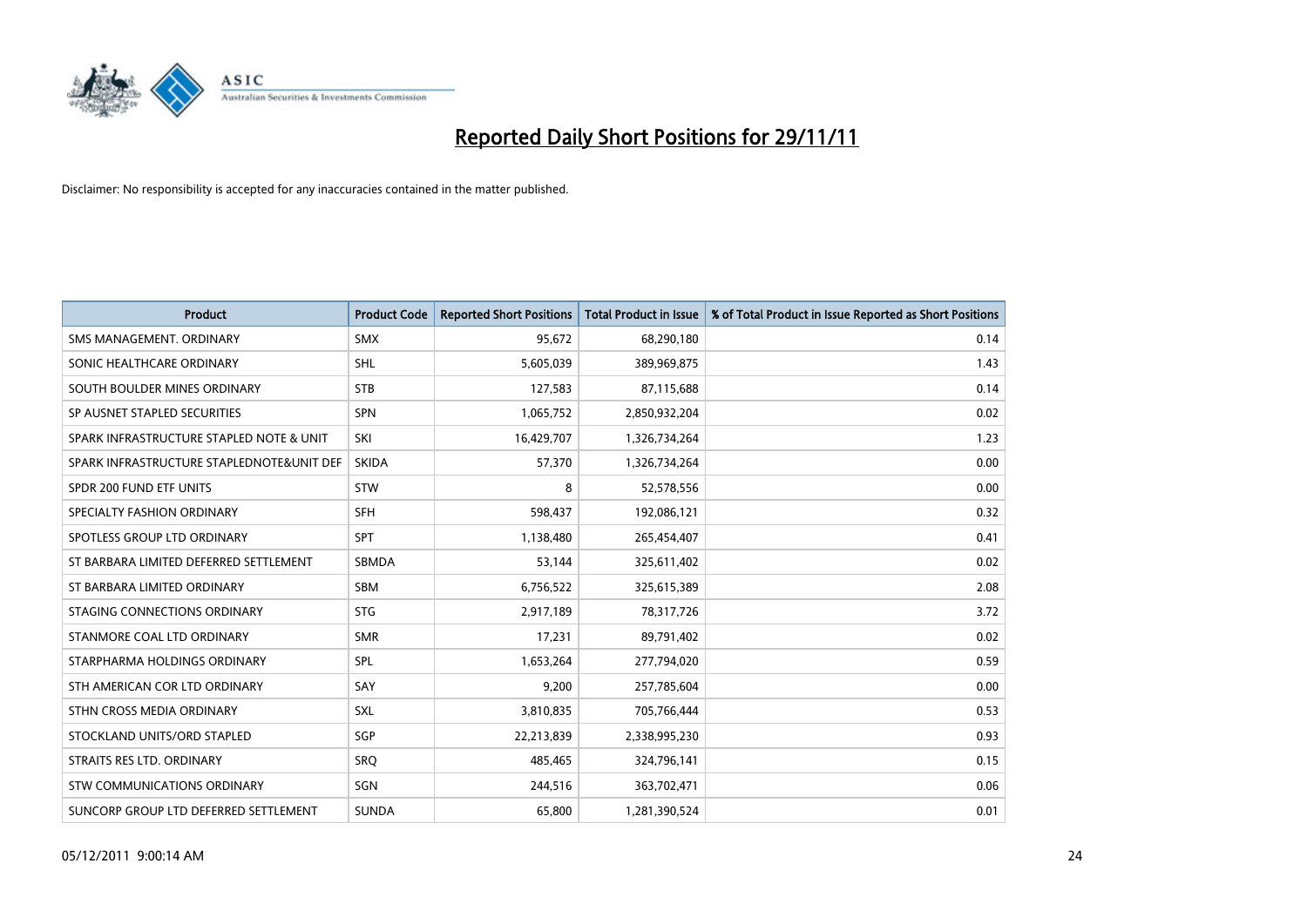

| Product                                  | <b>Product Code</b> | <b>Reported Short Positions</b> | <b>Total Product in Issue</b> | % of Total Product in Issue Reported as Short Positions |
|------------------------------------------|---------------------|---------------------------------|-------------------------------|---------------------------------------------------------|
| SUNCORP GROUP LTD ORDINARY               | <b>SUN</b>          | 10,181,216                      | 1,286,600,980                 | 0.77                                                    |
| SUNDANCE ENERGY ORDINARY                 | <b>SEA</b>          | 204,488                         | 277,098,474                   | 0.08                                                    |
| SUNDANCE RESOURCES ORDINARY              | <b>SDL</b>          | 5,203,563                       | 2,902,422,169                 | 0.18                                                    |
| SUNLAND GROUP LTD ORDINARY               | <b>SDG</b>          | 47,778                          | 201,578,526                   | 0.02                                                    |
| SUPER RET REP LTD ORDINARY               | SUL                 | 2,380,888                       | 185,306,121                   | 1.28                                                    |
| SWICK MINING ORDINARY                    | <b>SWK</b>          | 1,548                           | 236,724,970                   | 0.00                                                    |
| SYMEX HOLDINGS ORDINARY                  | <b>SYM</b>          | 6,633                           | 191,593,493                   | 0.00                                                    |
| TABCORP HOLDINGS LTD ORDINARY            | <b>TAH</b>          | 5,311,845                       | 712,805,880                   | 0.74                                                    |
| TALENT2 INTERNATION ORDINARY             | <b>TWO</b>          | $\overline{7}$                  | 147,349,701                   | 0.00                                                    |
| TANAMI GOLD NL ORDINARY                  | <b>TAM</b>          | 18,433                          | 260,997,677                   | 0.01                                                    |
| TAP OIL LIMITED ORDINARY                 | <b>TAP</b>          | 3,104,541                       | 240,995,311                   | 1.28                                                    |
| TASSAL GROUP LIMITED ORDINARY            | <b>TGR</b>          | 108,147                         | 146,304,404                   | 0.07                                                    |
| <b>TATTS GROUP LTD ORDINARY</b>          | <b>TTS</b>          | 14,098,021                      | 1,340,758,701                 | 1.04                                                    |
| TELECOM CORPORATION ENT. CHORUS LIMITED  | <b>TELXE</b>        | 10,538                          | 384,988,771                   | 0.00                                                    |
| TELECOM CORPORATION ORDINARY             | <b>TEL</b>          | 9,620,127                       | 1,925,409,580                 | 0.47                                                    |
| TELSTRA CORPORATION. INSTALMENT RECEIPTS | <b>TLSCA</b>        | 5,101,329                       | 4,116,479,758                 | 0.12                                                    |
| TELSTRA CORPORATION, ORDINARY            | <b>TLS</b>          | 35,908,575                      | 12,443,074,357                | 0.27                                                    |
| TEN NETWORK HOLDINGS ORDINARY            | <b>TEN</b>          | 49,822,595                      | 1,045,236,720                 | 4.76                                                    |
| TERANGA GOLD CORP CDI 1:1                | TGZ                 | 280,050                         | 153,870,012                   | 0.17                                                    |
| TFS CORPORATION LTD ORDINARY             | <b>TFC</b>          | 90,164                          | 279,621,829                   | 0.03                                                    |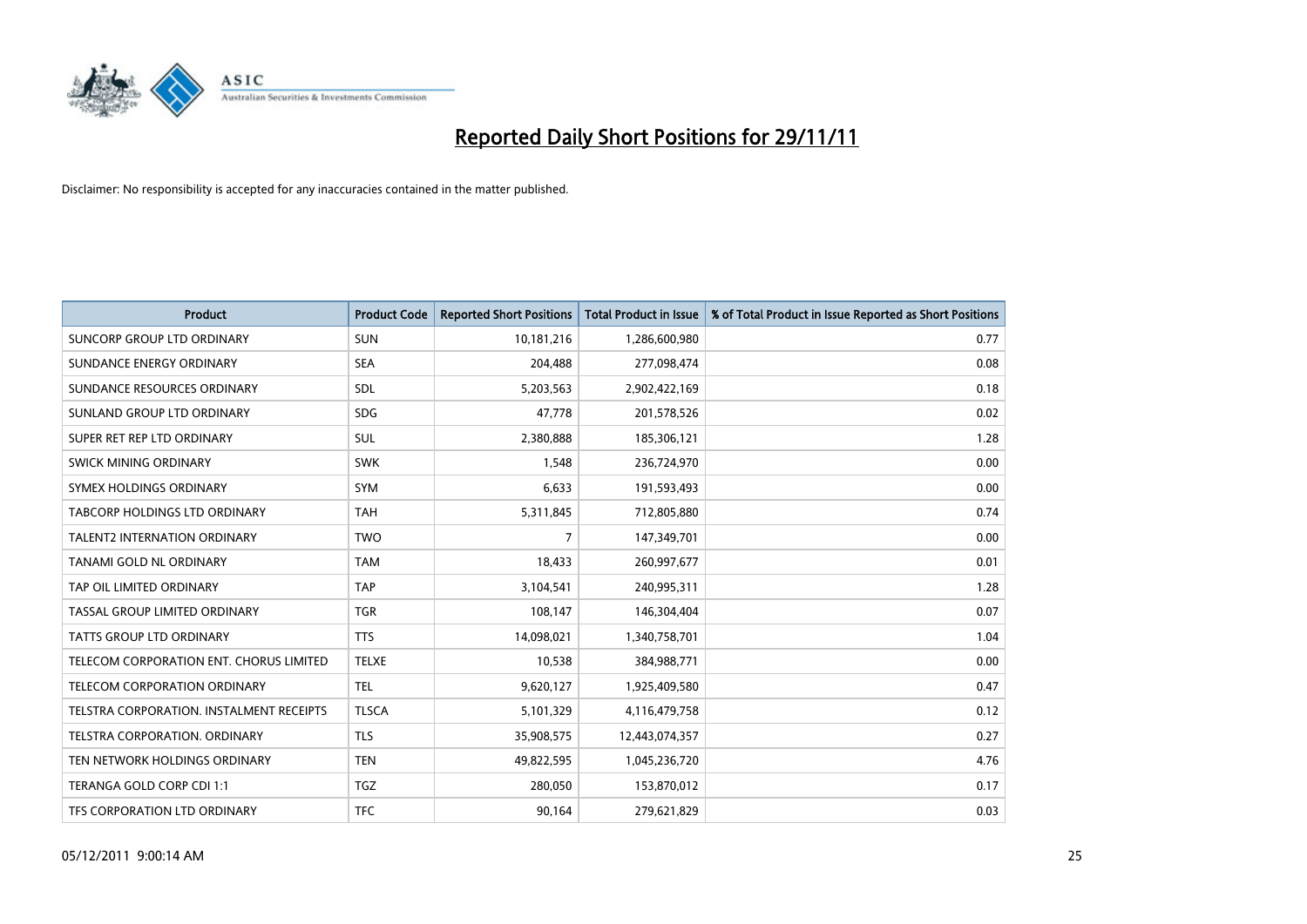

| Product                              | <b>Product Code</b> | <b>Reported Short Positions</b> | <b>Total Product in Issue</b> | % of Total Product in Issue Reported as Short Positions |
|--------------------------------------|---------------------|---------------------------------|-------------------------------|---------------------------------------------------------|
| THAKRAL HOLDINGS GRP ORDINARY/UNIT   | <b>THG</b>          | 2                               | 585,365,014                   | 0.00                                                    |
| THE REJECT SHOP ORDINARY             | <b>TRS</b>          | 1,563,578                       | 26,071,170                    | 5.99                                                    |
| THOR MINING PLC CHESS DEPOSITARY 1:1 | <b>THR</b>          | 2,307                           | 222,489,120                   | 0.00                                                    |
| THORN GROUP LIMITED ORDINARY         | <b>TGA</b>          | 80,520                          | 146,091,970                   | 0.05                                                    |
| <b>TIGER RESOURCES ORDINARY</b>      | <b>TGS</b>          | 1,242,003                       | 671,110,549                   | 0.17                                                    |
| TIMBERCORP LIMITED ORDINARY          | <b>TIM</b>          | 90,074                          | 352,071,429                   | 0.02                                                    |
| <b>TISHMAN SPEYER UNITS</b>          | <b>TSO</b>          | 62,609                          | 338,440,904                   | 0.02                                                    |
| TNG LIMITED ORDINARY                 | <b>TNG</b>          | 4,321                           | 284,803,062                   | 0.00                                                    |
| TOLL HOLDINGS LTD ORDINARY           | <b>TOL</b>          | 22,922,329                      | 717,133,875                   | 3.20                                                    |
| TORO ENERGY LIMITED ORDINARY         | <b>TOE</b>          | 35,404                          | 975,436,676                   | 0.00                                                    |
| TOWER LIMITED ORDINARY               | <b>TWR</b>          | 689,519                         | 265,176,580                   | 0.26                                                    |
| <b>TOX FREE SOLUTIONS ORDINARY</b>   | <b>TOX</b>          | 14,801                          | 97,626,882                    | 0.01                                                    |
| TPG TELECOM LIMITED ORDINARY         | <b>TPM</b>          | 3,703,276                       | 783,895,606                   | 0.48                                                    |
| <b>TRANSFIELD SERVICES ORDINARY</b>  | <b>TSE</b>          | 4,338,517                       | 548,357,906                   | 0.77                                                    |
| TRANSPACIFIC INDUST. DEFERRED        | <b>TPIAI</b>        | 20,604                          | 618,000,000                   | 0.00                                                    |
| TRANSPACIFIC INDUST. ORDINARY        | <b>TPI</b>          | 4,503,002                       | 1,490,155,467                 | 0.30                                                    |
| TRANSURBAN GROUP TRIPLE STAPLED SEC. | <b>TCL</b>          | 3,634,605                       | 1,450,874,876                 | 0.23                                                    |
| TREASURY WINE ESTATE ORDINARY        | <b>TWE</b>          | 12,093,281                      | 647,227,144                   | 1.87                                                    |
| TRINITY GROUP STAPLED SECURITIES     | <b>TCO</b>          | 3,419                           | 193,235,631                   | 0.00                                                    |
| TROY RESOURCES NL ORDINARY           | <b>TRY</b>          | 93,719                          | 88,149,823                    | 0.11                                                    |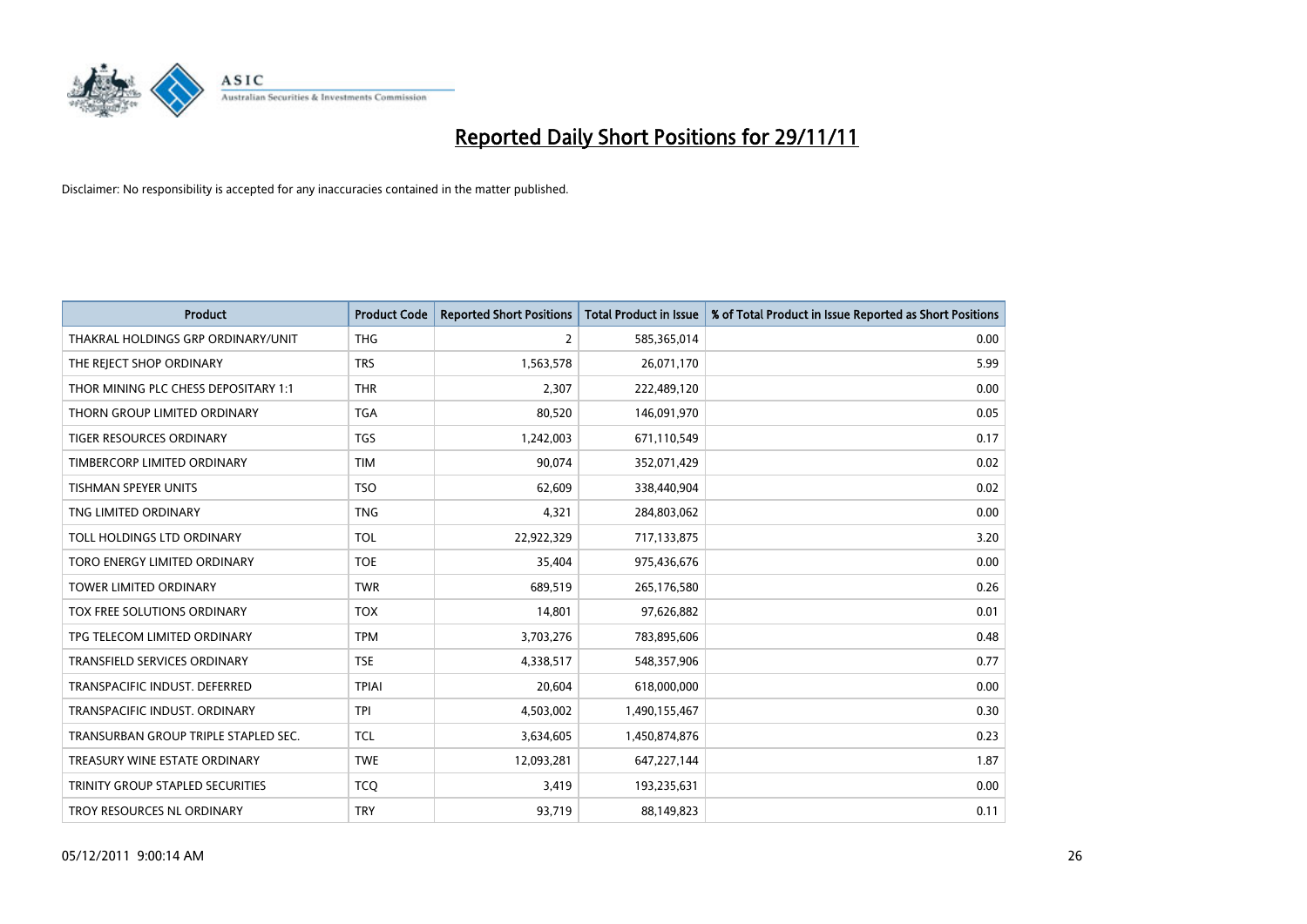

| Product                                   | <b>Product Code</b> | <b>Reported Short Positions</b> | <b>Total Product in Issue</b> | % of Total Product in Issue Reported as Short Positions |
|-------------------------------------------|---------------------|---------------------------------|-------------------------------|---------------------------------------------------------|
| <b>UGL LIMITED ORDINARY</b>               | <b>UGL</b>          | 4,611,854                       | 166,047,171                   | 2.75                                                    |
| UNILIFE CORPORATION CDI 6:1               | <b>UNS</b>          | 711,172                         | 260,848,758                   | 0.27                                                    |
| VALAD PROPERTY GROUP STAPLED US PROHIBIT. | <b>VPG</b>          | 3,802,003                       | 115,821,048                   | 3.28                                                    |
| <b>VDM GROUP LIMITED ORDINARY</b>         | <b>VMG</b>          | 11,116                          | 932,485,103                   | 0.00                                                    |
| <b>VENTURE MINERALS ORDINARY</b>          | <b>VMS</b>          | 346,955                         | 221,093,592                   | 0.15                                                    |
| VIEW RESOURCES LTD ORDINARY               | <b>VRE</b>          | 1,760                           | 881,953,670                   | 0.00                                                    |
| VILLAGE ROADSHOW LTD ORDINARY             | <b>VRL</b>          | 553                             | 151,484,285                   | 0.00                                                    |
| VIRGIN BLUE HOLDINGS ORDINARY             | <b>VBA</b>          | 39,085,059                      | 2,210,197,600                 | 1.76                                                    |
| <b>VISION GROUP HLDGS ORDINARY</b>        | <b>VGH</b>          | 78,000                          | 74,520,926                    | 0.10                                                    |
| <b>VITA GROUP LTD ORDINARY</b>            | <b>VTG</b>          | 75,190                          | 142,499,800                   | 0.05                                                    |
| VITERRA INC CDI 1:1                       | <b>VTA</b>          | 3,828                           | 68,629,939                    | 0.01                                                    |
| <b>WATPAC LIMITED ORDINARY</b>            | <b>WTP</b>          | 45,260                          | 185,160,973                   | 0.01                                                    |
| <b>WDS LIMITED ORDINARY</b>               | <b>WDS</b>          | 701                             | 144,740,614                   | 0.00                                                    |
| WEBIET LIMITED ORDINARY                   | <b>WEB</b>          | 50,757                          | 73,180,426                    | 0.07                                                    |
| <b>WESFARMERS LIMITED ORDINARY</b>        | <b>WES</b>          | 23,734,322                      | 1,005,852,841                 | 2.34                                                    |
| WESFARMERS LIMITED PARTIALLY PROTECTED    | <b>WESN</b>         | 1,513,992                       | 151,219,321                   | 1.00                                                    |
| WESTERN AREAS NL ORDINARY                 | <b>WSA</b>          | 11,237,399                      | 179,735,899                   | 6.25                                                    |
| WESTERN DESERT RES. ORDINARY              | <b>WDR</b>          | 948                             | 207,477,648                   | 0.00                                                    |
| WESTFIELD GROUP ORD/UNIT STAPLED SEC      | <b>WDC</b>          | 13,205,354                      | 2,308,988,539                 | 0.55                                                    |
| WESTFIELD RETAIL TST UNIT STAPLED         | <b>WRT</b>          | 39,212,249                      | 3,054,166,195                 | 1.28                                                    |